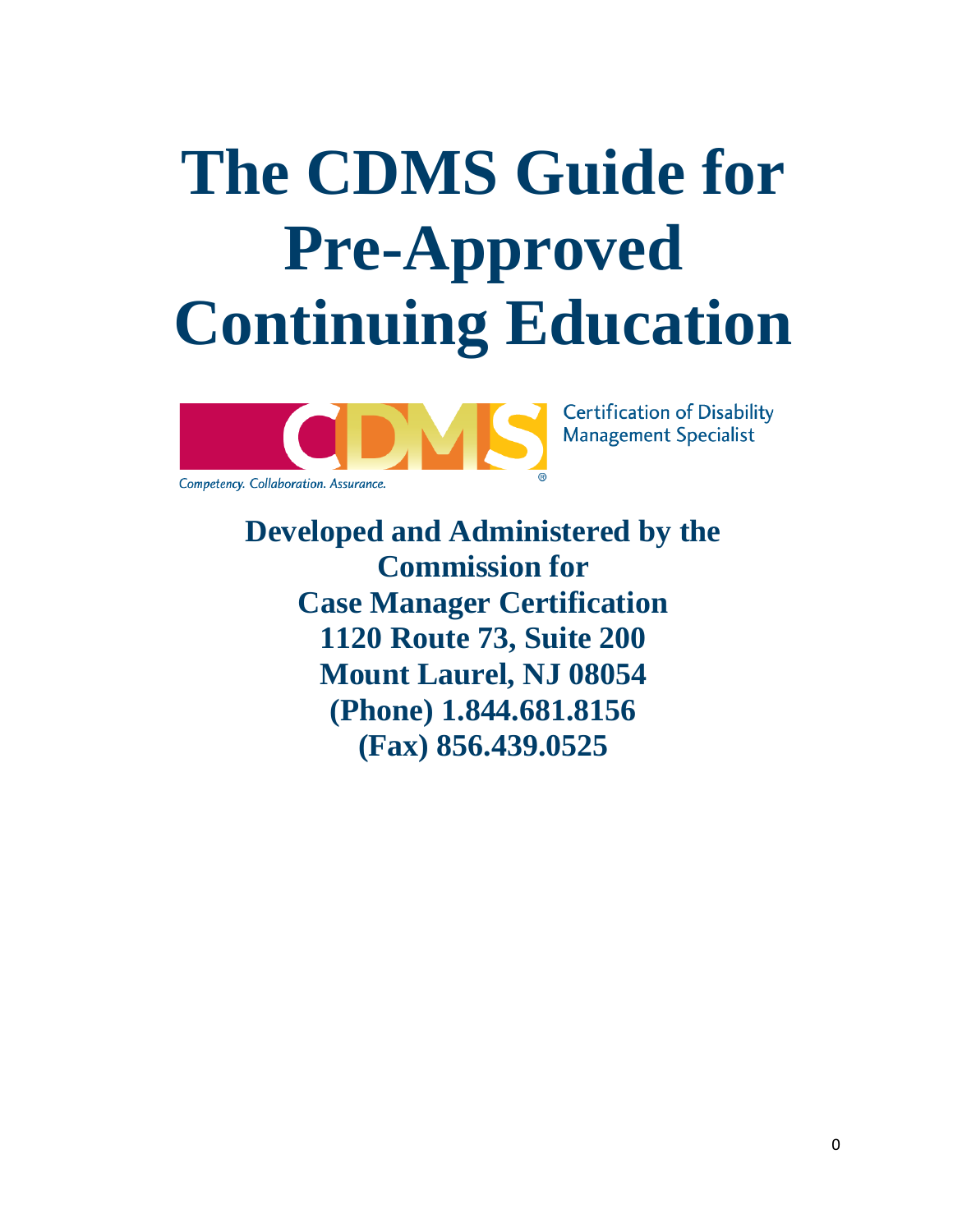# **Table of Contents**

| <b>Introduction</b>                                                                             | $\overline{2}$          |
|-------------------------------------------------------------------------------------------------|-------------------------|
| <b>Application Categories</b><br><b>STANDARD APPLICATIONS</b><br><b>IN-SERVICE APPLICATIONS</b> | $\overline{\mathbf{3}}$ |
| <b>Approval Requirements</b>                                                                    | 4                       |
| <b>Ethics Application</b>                                                                       | 4                       |
| <b>Finding the Application</b>                                                                  | 5                       |
| <b>Completing the Application</b>                                                               | 7                       |
| <b>Documentation to Be Attached</b>                                                             | 11                      |
| <b>Payment</b>                                                                                  | 12                      |
| <b>Helpful Hints for Getting it Right</b>                                                       | 13                      |
| <b>Guidelines for CE Offered Solely Through Written Means</b>                                   | 17                      |
| <b>Domain Focus Areas for Continuing Education</b>                                              | 18                      |
| <b>Frequently Asked Questions</b>                                                               | 21                      |
| <b>Contact Information</b>                                                                      | 21                      |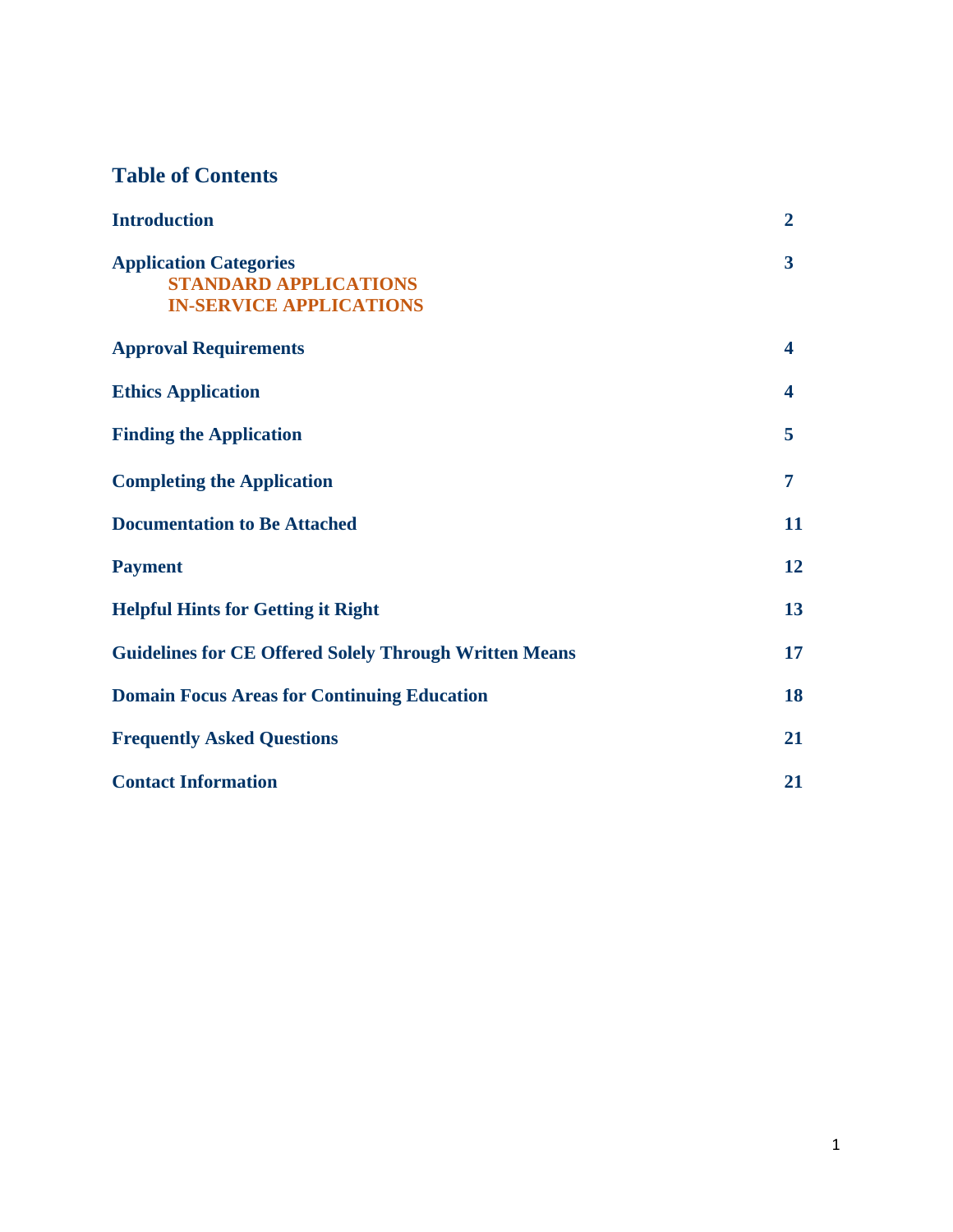## **Introduction**

The Commission for Case Manager Certification® (the Commission), administers and governs the Certification of Disability Management Specialists Credential® (CDMS®). The Commission is committed to developing and maintaining exemplary standards of practice for professionals who practice disability management. The Commission strives to elevate the quality of services provided to consumers so each and every professional take pride in his or her chosen field, and so each and every consumer receives services that enhance his or her vocational opportunities.

The Commission believes that individuals board-certified as disability management specialists (CDMS<sup>®</sup>s) should continue to expand their skills to enhance the quality of the services they provide. The Commission's certification renewal requirements are designed to encourage boardcertified disability management specialists to continue their professional education through the attainment of continuing education (CE) to help them serve their clients more effectively. Continuing education should enhance the knowledge of board-certified disability management specialists above and beyond that which is required for initial certification.

While certified individuals have the option to achieve certification renewal through passing the examination, continuing education is much more frequently used as a method of renewal. Those who choose to renew through continuing education are required to complete eighty (80) contact hours within the five-year period of certification, four (4) of which must be in ethics.

To maintain a high quality of continuing education opportunities, the Commission has a preapproval process for continuing education programs/activities. Organizations that provide or sponsor continuing education and training are encouraged to seek pre-approval of their programs/activities, which signifies to all board-certified disability management specialists that the programs/activities are appropriate to use toward meeting the requirements of their certification renewal.

This CDMS Guide for Pre-Approved Continuing Education is designed to describe the requirements and procedures involved for those organizations that wish to seek pre-approval of their programs/activities.

Continuing education providers may not promote any activity as pre-approved by the Commission, or use the CE approval statement, until the activity has been formally approved and assigned an approval number.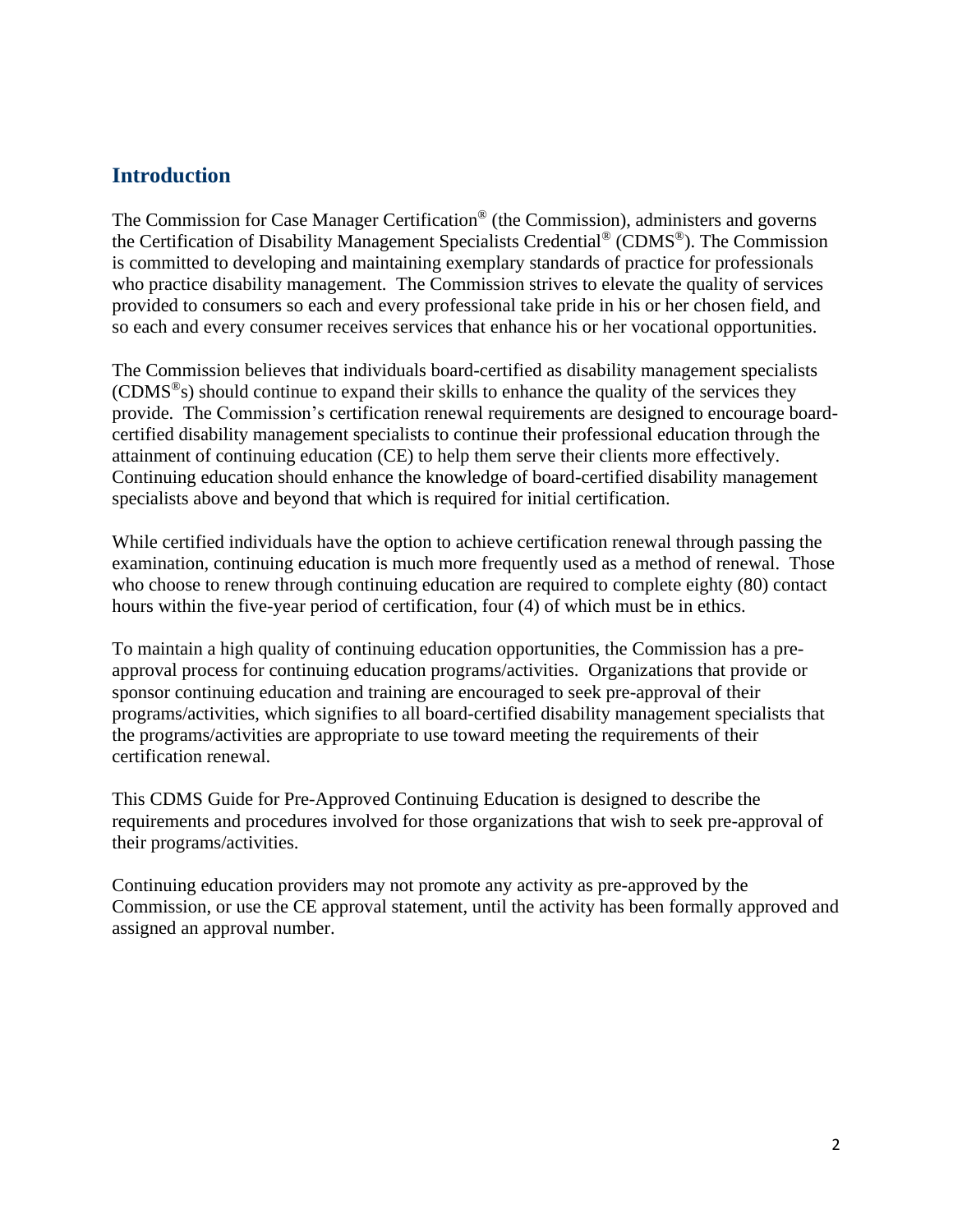# **Application Categories**

The Commission provides two types of applications for continuing education approval for organizations, Standard and In-Service.

# **STANDARD**

All continuing education providers can apply using the standard application. These programs are open to the public.

- 1. Providers submitting standard applications will submit one application for each activity.
- 2. Providers pay one fee per application.
- 3. Approval, once granted, is for one year, beginning on the start date of the activity.
- 4. Activities, once approved, may be offered an unlimited amount of times within the specified approval period.
- 5. Retroactive approvals are not granted for any program at any time.

## **IN-SERVICE**

The In-Service application category was designed particularly for employers providing in-service continuing education to their employees at no charge. (Example: an organization providing employees with regularly scheduled seminars, at no charge to employees.)

- 1. In-Service applicants must submit one activity per application.
- 2. Approval, once granted, is for one year, beginning on the start date of the activity.
- 3. Activities, once approved, may be offered an unlimited amount of times within thespecified approval period.
- 4. Retroactive approvals are not granted for any program at any time.
- 5. In-service activities may be considered a benefit and/ or requirement of employment.

# **APPROVAL REQUIREMENTS**

Regardless of the category under which an organization applies, the following requirements must be met.

1. The minimum CE amount that can be submitted for approval is .5 CE, or thirty (30) minutes in duration. The Commission only accepts quarter-hour increments i.e. .5, .75, 1.00, 1.25 CEs etc. The requested CE amount should strictly consist of instruction time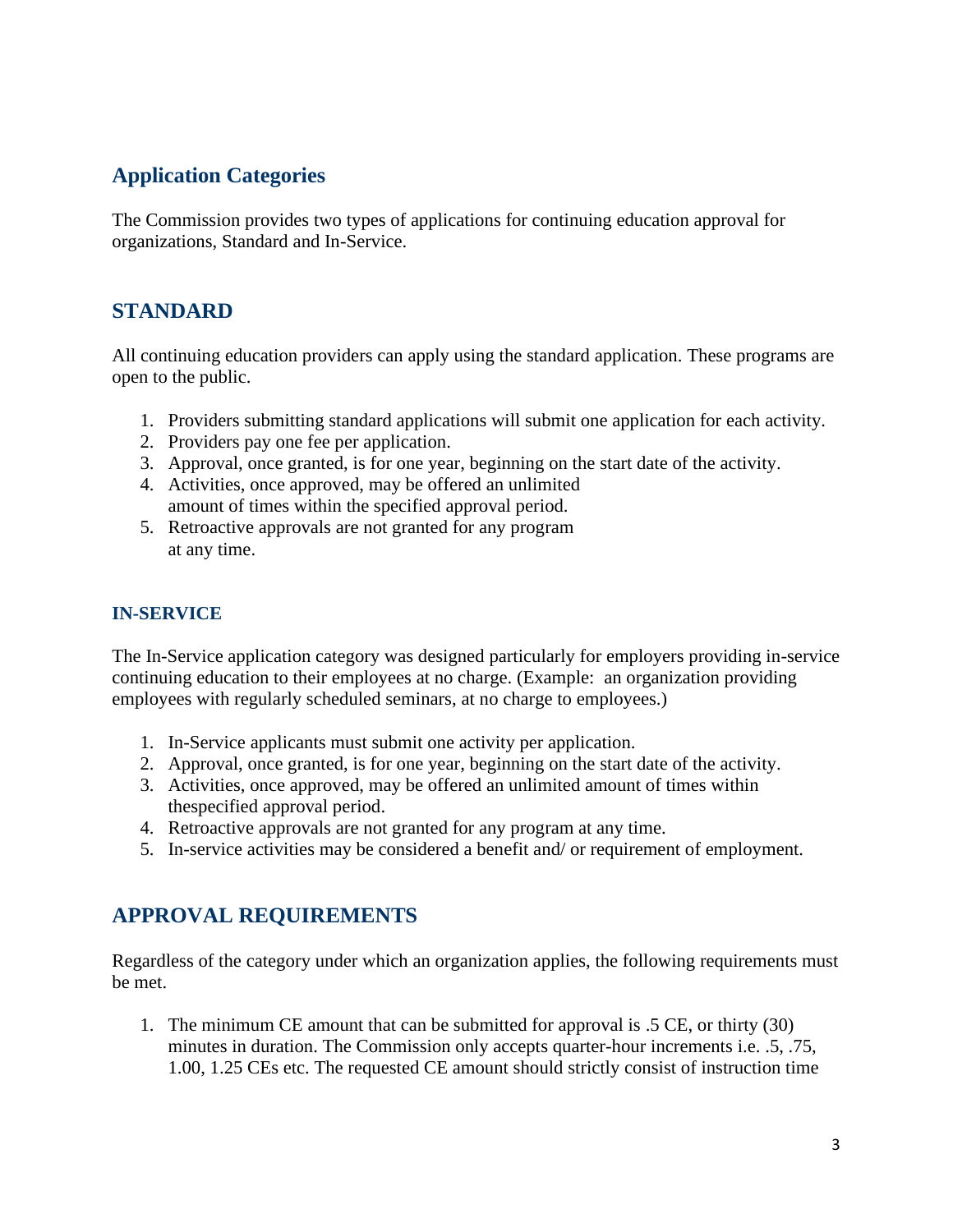and does NOT include introductions, coffee breaks, social hours, meals, etc.

- 2. The focus of the program must be to improve the participant's knowledge of or skill in the practice of disability case management.
	- a. To be approved, a program must clearly meet one of the domain focus areas for continuing education, as outlined on pages 18-20.
	- b. Content presented must be current and at a level that enables disability management specialists to expand their skills to enhance the quality of the services they provide, helping them serve their clients more effectively.
	- c. Content must be balanced and free from any commercial bias.
- 3. Commercial interest organizations **(defined as any entity producing, marketing, reselling or distributing healthcare goods or services consumed by or used on clients or an entity that is owned or controlled by an entity that produces, markets, resells, or distributes healthcare goods or services consumed by or used on clients – ANCC, 2015)** may submit applications for pre-approval provided the content is non-biased and free from any promotion. All content from commercial interest organizations will be audited for compliance.
- 4. The purpose of the program must be clearly defined in terms of expected learning outcomes. These must describe significant and essential knowledge that learners will achieve and can reliably demonstrate at the end of a course or program.
- 5. The program must include an evaluation component completed by the participants. The extent to which the program met each of the stated learning outcomes must be included on the evaluation. The evaluation should also specifically ask how the activity will either be incorporated into or used in their practice.
- 6. It is the Commission's philosophical belief that all programs must be held in accessible, barrier-free locations so that no one with a disability is excluded from participation. The Commission strongly encourages all programs to comply with relevant federal, state/provincial, and local laws related to serving individuals with disabilities.

# **Ethics Application**

# **APPROVAL REQUIREMENTS FOR CDMS PACE ETHICS APPLICATION**

To earn CEs in the ethics focus area, the provider must identify the ethical concepts and standards to be presented and how they are connected to the content in the course for which they are applying for pre-approval. **Documentation must include evidence of ethics and its practical application within the body of the activity to be demonstrated either by a comprehensive outline or copy of the presentation document to be submitted as part of the application.**

## **THE COURSE CONTENT MUST INCLUDE:**

Discussion of ethics as it relates to the CDMS Code of Professional Conduct **and** its practical application to the topic being presented.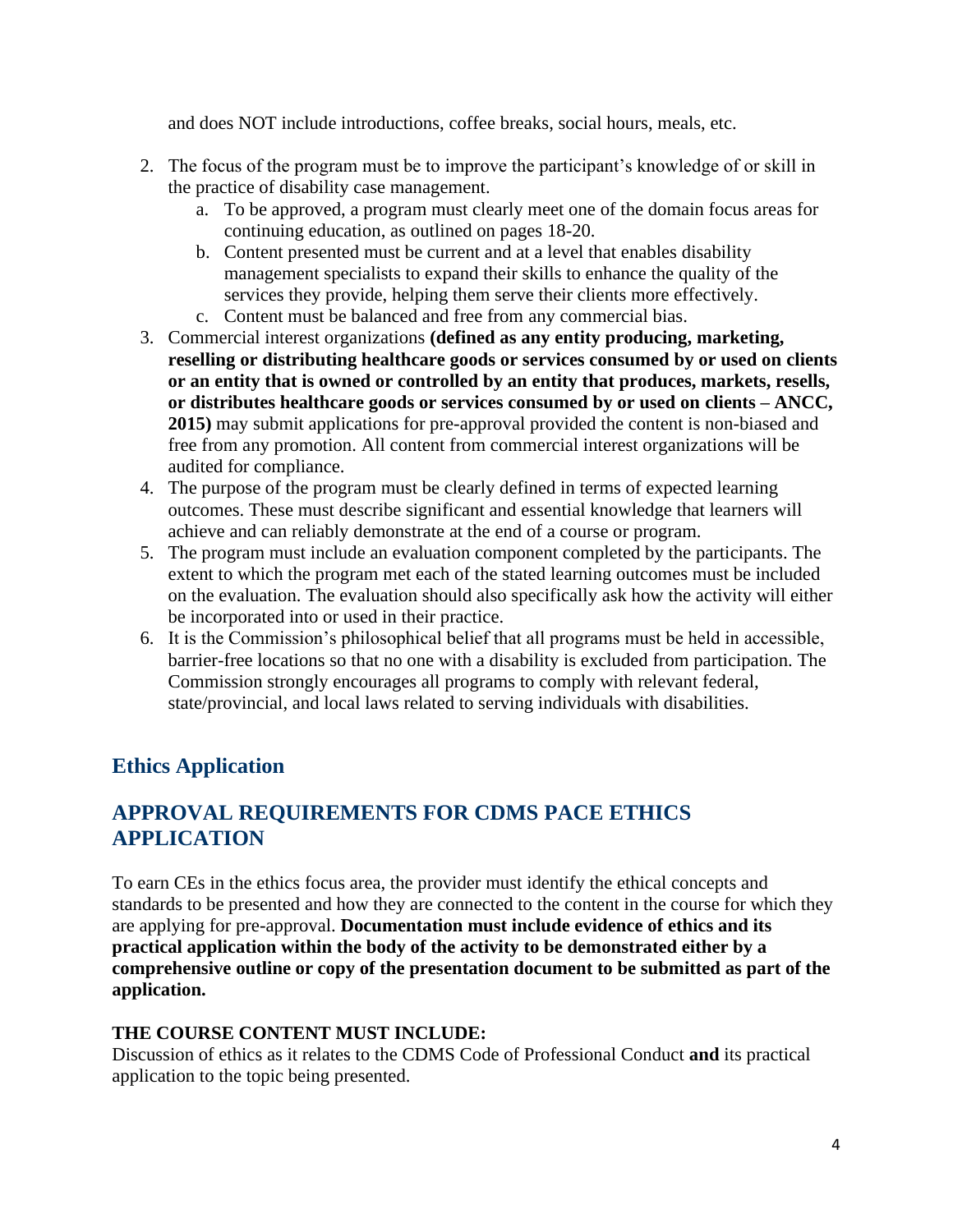## **ETHICS TOPICS INCLUDE, BUT ARE NOT LIMITED, TO:**

- History and evolution of values and ethics in Disability Management
- Ethics theories, codes, interpretation, and application
- Professional values, character, morals, and self-awareness about professional ethical behavior
- Ethical decision-making processes, models, and dilemma examples
- Ethical conduct
- Ethical/moral development
- Interprofessional collaboration and ethics
- Ethical practice, including multicultural issues, cultural competence, diversity
- Resolving ethical issues

**PLEASE NOTE: If you would like to receive Ethics CE pre-approval and it is part of a larger course, then you must submit two (2) separate applications - one for the Ethics CE and one for the remaining CEs of the course.** Certificate of Completion should include CCMC Ethics approval statement:

*This program has been pre-approved by The Commission for Case Manager Certification to provide Ethics continuing education credit to CDMS® board-certified disability management specialists. The course is approved for\_\_\_ Ethics CE contact hour(s). Activity code: \_\_\_\_\_\_\_ and Approval Number:\_\_\_\_\_\_\_\_\_*

WARNING: The Commission reserves the right to monitor the programs and activities for which it has granted approval and to withdraw its approval from any program or activity that is offered or presented in a manner that is inconsistent with approval requirements.

# **APPLICATION PROCESS**

# **Finding the application**

**The application can be found on the CDMS website:<https://www.cdms.org/>**

## **Step 1:**

If you are an existing PACE provider, just log into your PACE account [www.cdms.org](http://www.cdms.org/) by clicking on "LOG IN" at the top of the homepage.

Click on "LOG IN" at [www.cdms.org](http://www.cdms.org/)**.** 

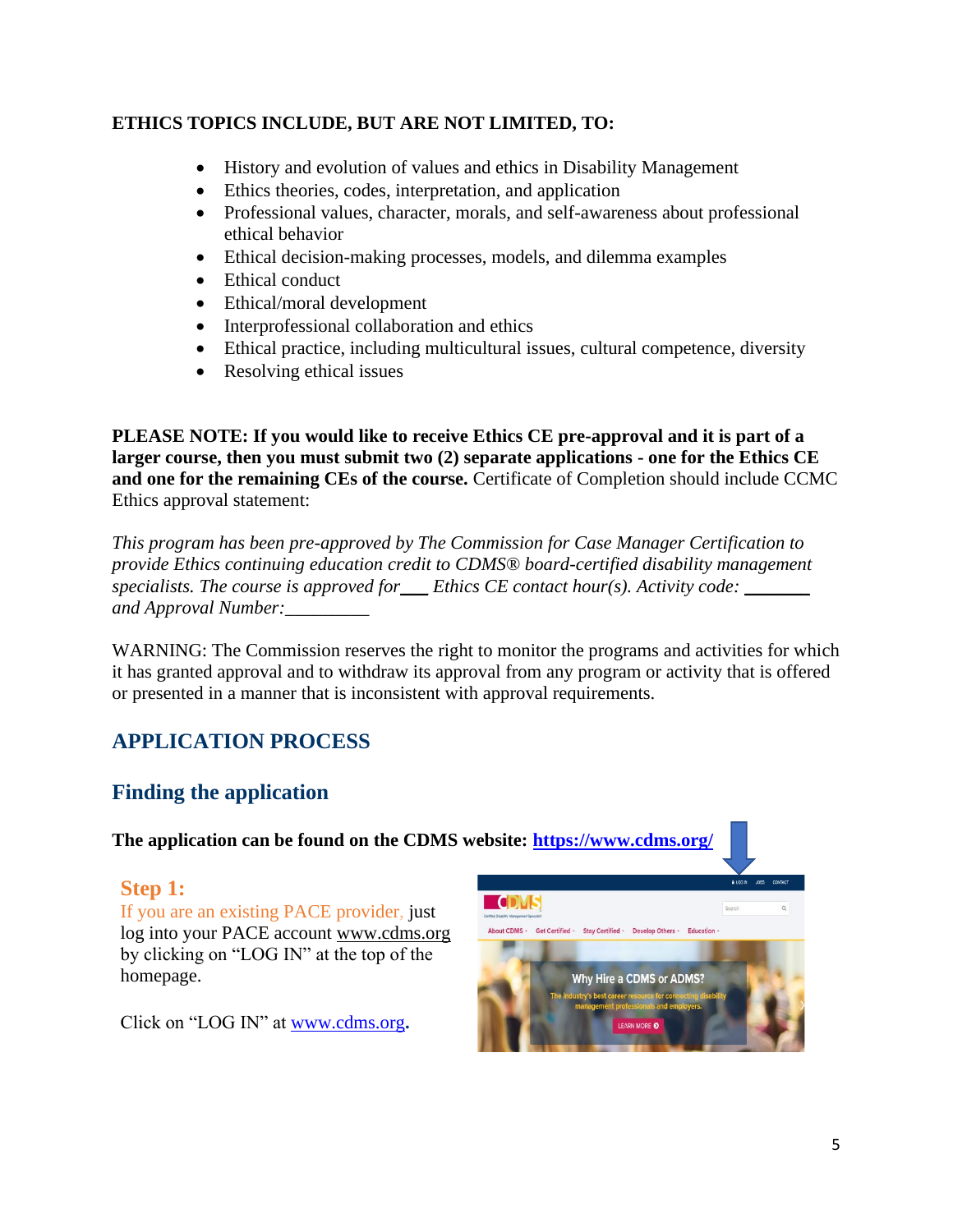New PACE providers hover over the Education tab located in menu and choose "Continuing Education for Providers"

Please choose the option if you are a new PACE provider or if you are a CDMS certificant and a new PACE provider.

| About CDMS -<br>Get Certified -<br>Stay Certified -<br>Develop Others -                                                                                                                                                                                                                                                                                                                                                                                                                                                                                                                                                                                                                                                                                                                                                                                                                                                                                                                                                                                                                                                      | <b>Education -</b>                                                                                                    |
|------------------------------------------------------------------------------------------------------------------------------------------------------------------------------------------------------------------------------------------------------------------------------------------------------------------------------------------------------------------------------------------------------------------------------------------------------------------------------------------------------------------------------------------------------------------------------------------------------------------------------------------------------------------------------------------------------------------------------------------------------------------------------------------------------------------------------------------------------------------------------------------------------------------------------------------------------------------------------------------------------------------------------------------------------------------------------------------------------------------------------|-----------------------------------------------------------------------------------------------------------------------|
| <b>CE Pre-Approval (PACE)</b><br><b>Continuing Education Pre-Approval for Providers</b>                                                                                                                                                                                                                                                                                                                                                                                                                                                                                                                                                                                                                                                                                                                                                                                                                                                                                                                                                                                                                                      | <b>Continuing Education for Providers</b><br>Core Knowledge Curriculum<br>(CKC)<br><b>Commission CE Opportunities</b> |
| Providers offering continuing education (CE) programs in disability management who wish to obtain<br>CDMS pre-approval in order to promote their programs to certified individuals are encouraged to submit<br>an application.                                                                                                                                                                                                                                                                                                                                                                                                                                                                                                                                                                                                                                                                                                                                                                                                                                                                                               | <b>DMEC CE Opportunities</b><br><b>Webinars Workpla</b><br>CCMC's 2022 Virtual Symposium                              |
| <b>NEW ONLINE APPLICATION AVAILABLE!</b><br>No more paper applications! CDMS Pre-Approved Continuing Education (PACE™) applications will be<br>submitted through the NEW platform! In addition, we are dedicated to ensuring that you get the most out<br>of the courses you take and therefore we are changing our CDMS PACE guidelines for providers. Please<br>see the memo that had been sent out recently for additional information and details.<br>SEE THE NEW PACE GUIDE!<br>If you are currently CDMS certified with an account in the CDMS database AND this is your first time<br>submitting an online PACE application, click on the button below.<br><b>I AM A CDMS &amp; A NEW PACE PROVIDER</b><br>If you are NOT CDMS certified AND this is your first time submitting an online PACE application, click on<br>the button below.<br>Additionally, providers that have previously submitted paper applications but have not yet submitted<br>an online PACE application, please click on the button below to create an account to start submitting<br>applications online.<br><b>I AM A NEW PACE PROVIDER</b> | <b>CCMC New Board Leadership</b><br>VIEW ALL O                                                                        |
|                                                                                                                                                                                                                                                                                                                                                                                                                                                                                                                                                                                                                                                                                                                                                                                                                                                                                                                                                                                                                                                                                                                              |                                                                                                                       |
| <b>User Login</b><br>Username                                                                                                                                                                                                                                                                                                                                                                                                                                                                                                                                                                                                                                                                                                                                                                                                                                                                                                                                                                                                                                                                                                | ×                                                                                                                     |
| Password<br>· Forgot your password?<br>• Create new account<br><b>LOG IN</b>                                                                                                                                                                                                                                                                                                                                                                                                                                                                                                                                                                                                                                                                                                                                                                                                                                                                                                                                                                                                                                                 |                                                                                                                       |

# **Step 2:**

If you have submitted a PACE application for CDMS online before, please enter your username and password.

If you are a brand-new provider and have not submitted a CDMS PACE application yet, please select "Create new account".

## **Step 3:**

If you choose "I AM A CDMS & A NEW PACE Provider," you will be directed to fill out your employer information and choose "Submit."

| <b>Select Existing Employer</b><br>Q                            |
|-----------------------------------------------------------------|
| O Or  Enter your employer if it was not found in the list above |
| <b>Employer Name:</b>                                           |
| <b>Enter Employment Information</b>                             |
| <b>Title:</b>                                                   |
| <b>Long Title:</b><br><b>Title Category:</b>                    |
| Choose Any Title Category                                       |
| <b>Function:</b><br>Choose Any Function<br>٠                    |
| <b>Start Date:</b>                                              |
| <b>End Date:</b>                                                |
| Hours/Week:                                                     |
| <b>Remark:</b>                                                  |
| <b>SUBMIT</b>                                                   |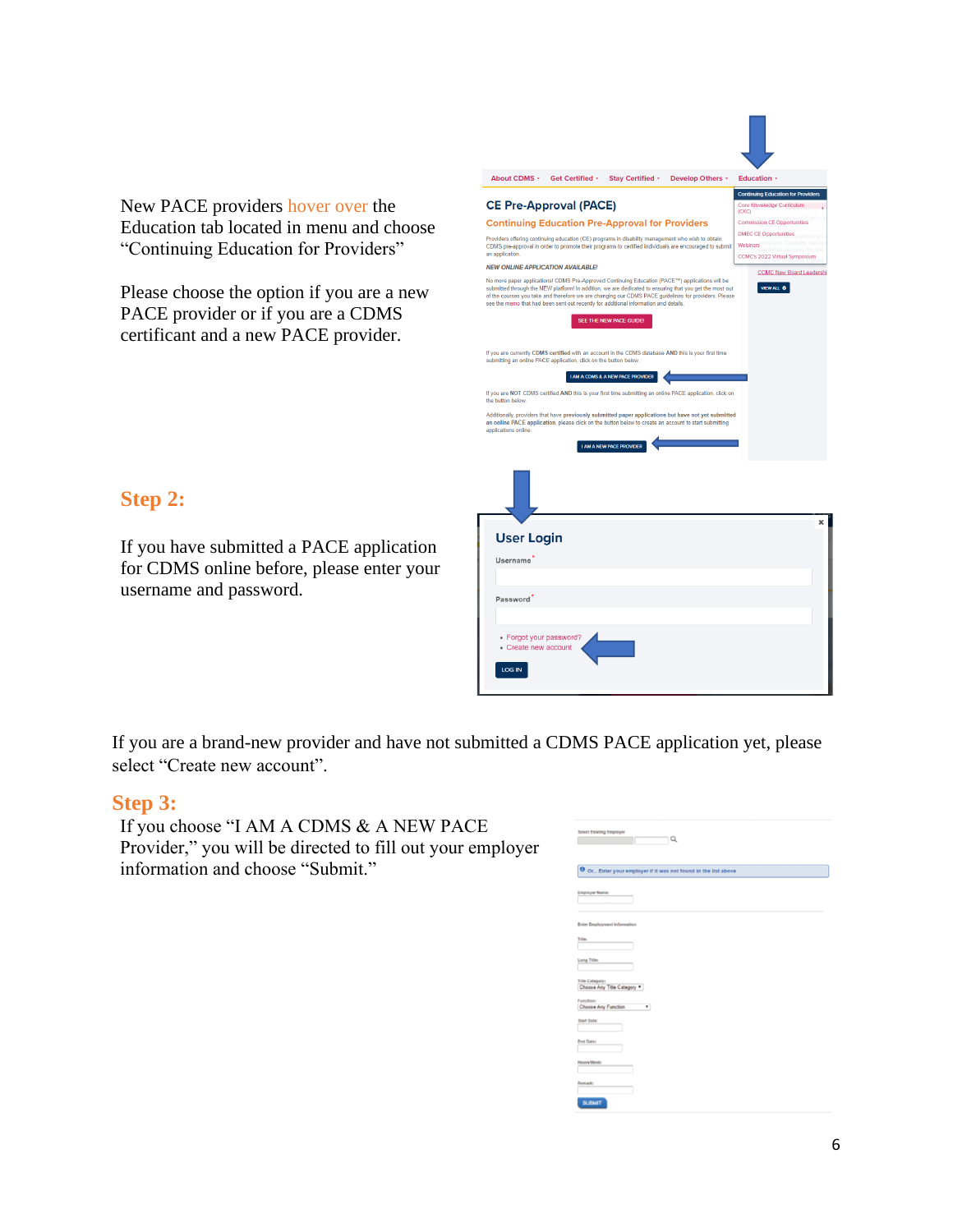## **Step 4:**

New applicants to the PACE online system will be prompted to fill out their company information. If you are a new submitter for a company, you can choose the magnifying glass to see if your company is already stored in the system. Once you fill out all of the company information, please click "Submit."

#### **New PACE Applicant**

| First Name*                  |
|------------------------------|
| Last Name*                   |
| Company ID<br>Q              |
| Company (If Not Found Above) |
| Address Line 1*              |
| Address Line 2               |
| City*                        |
| State*                       |
| Choose a State or Province   |
| Zip Code*                    |
| <b>Email Address*</b>        |
| <b>Work Phone*</b>           |
|                              |
| <b>SUBMIT</b><br>RESET<br>п  |

# **Step 5:**

To submit a New application, choose "Submit a New PACE application"



# **Completing the Application**

Please refer to the following screen shots below for each section of the application. Be sure to complete all \*required fields.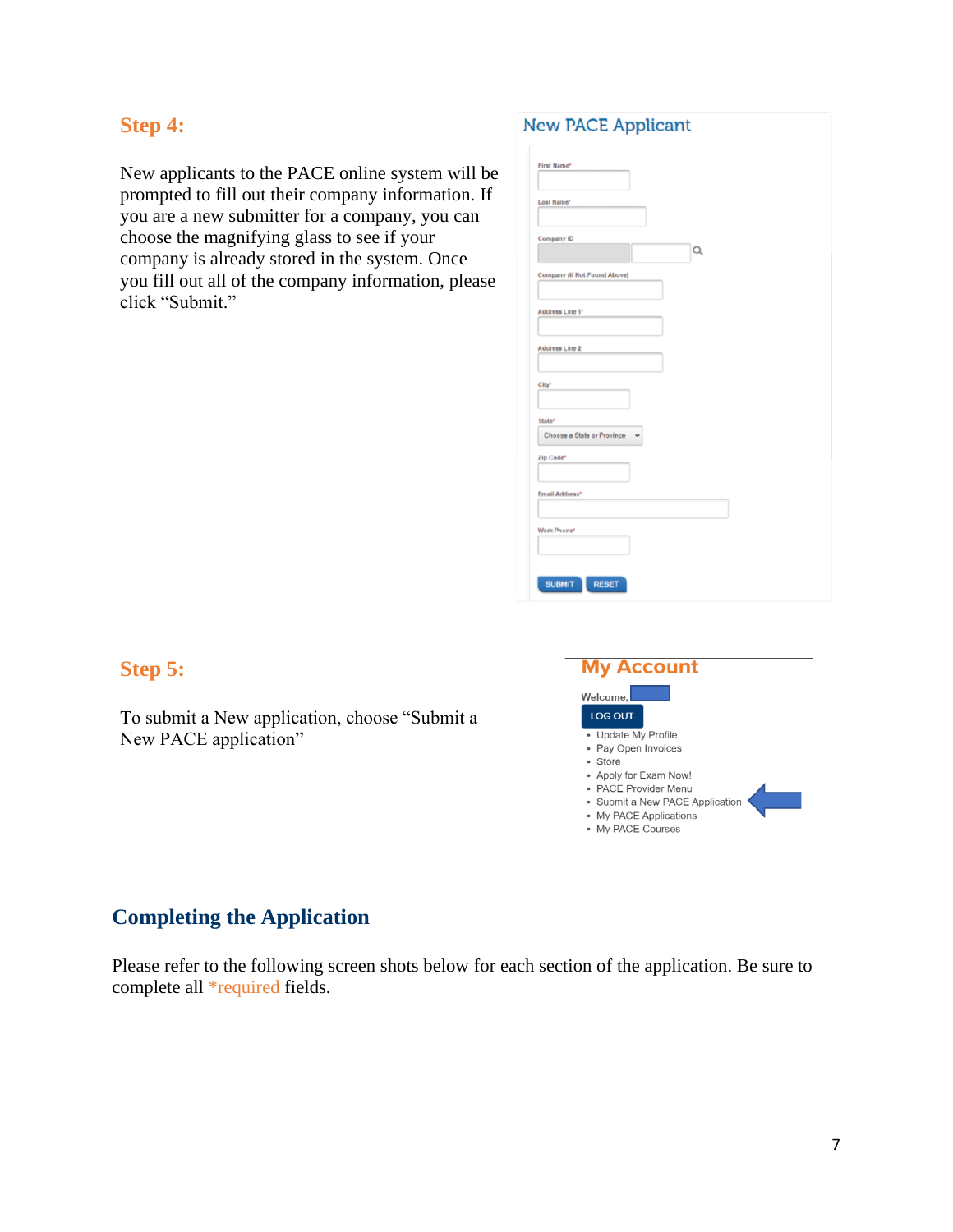## **Step 6: Ethics**

Is this an Ethics Course? Select "Yes" if you are applying for Ethics approval or "No" if it is a standard application for general CE approval.

| 1. Ethics Course?       | <b>Ethics Information</b>                                                                                                                                                                                                                                                                       |  |
|-------------------------|-------------------------------------------------------------------------------------------------------------------------------------------------------------------------------------------------------------------------------------------------------------------------------------------------|--|
| 2. Course Information   | PLEASE NOTE: If you would like to receive Ethics CE pre-approval and it is part of<br>a larger course, then you must submit two (2) separate applications - one for the<br>Ethics CE and one for the remaining CE for this course. For this application, enter<br>the amount of Ethics CE only. |  |
| 3. Learning Outcomes    |                                                                                                                                                                                                                                                                                                 |  |
| 4. Additional Questions |                                                                                                                                                                                                                                                                                                 |  |
| 5. Uploads              | ► Course content for ethics approval must include a discussion of ethics as<br>it relates to the CDMS Code of Professional Conduct and its practical<br>application to the content being presented. For more information on the                                                                 |  |
| Review                  | ethics quidelines, please refer to page 4 of the PACE Guide.                                                                                                                                                                                                                                    |  |
|                         | Is this an Ethics Course?*<br>Select One Y                                                                                                                                                                                                                                                      |  |
|                         | Save                                                                                                                                                                                                                                                                                            |  |
|                         | Reset                                                                                                                                                                                                                                                                                           |  |

## **Step 7: Course Information**

Be sure to complete all \*required fields.

- 1. Type of Instruction (Multi Day, Seminar/Workshop, Home Study, College/University or Webinar)
- 2. Course Type (In Person or Online)
- 3. Application Category (In-Service \$35 or Standard \$100)
- 4. CE Credits Requested (We do not accept any CEs under .5 and only accept quarter increments)
- 5. First Date Offered (Applications submitted 10-19 business days prior to course date are subject to a \$125 priority fee)
- 6. Word/Test Questions Count only required for home study (written or enduring) where the Mergener Formula is the basis for calculating CEs.
- 7. Does the number of credits requested include only educational content? "Yes or No." Please note that credit is not awarded for introductions, breaks, or meals.
- 8. Program Name
- 9. Course Description (this could be just a brief description about the course)
- 10. Please describe how this activity will improve the professional practice for the attendee.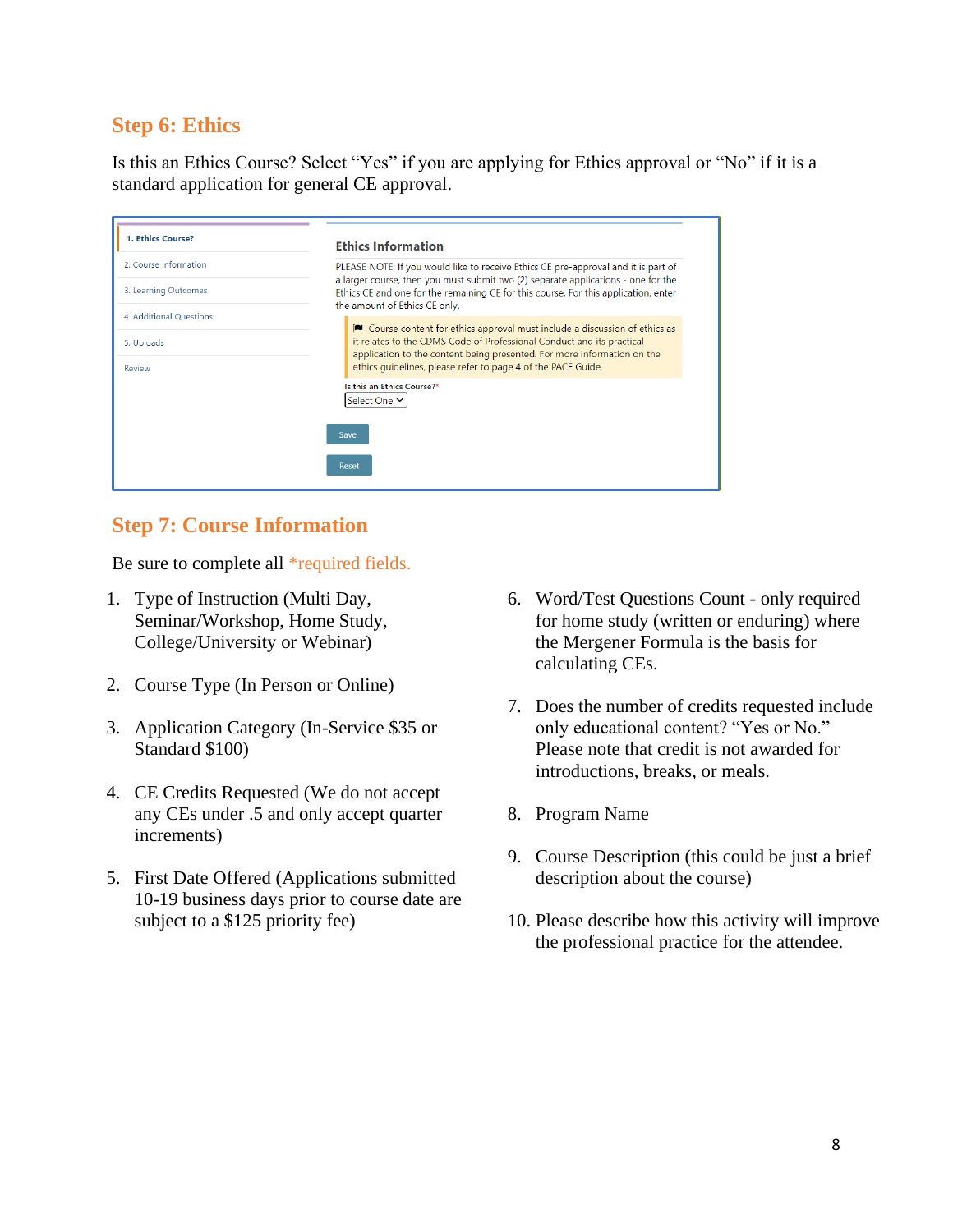| 1. Ethics Course?       | <b>Course Information</b>                                                                                                                          |
|-------------------------|----------------------------------------------------------------------------------------------------------------------------------------------------|
| 2. Course Information   | Type of Instruction*                                                                                                                               |
| 3. Learning Outcomes    | <b>Select One</b><br>$\check{ }$                                                                                                                   |
| 4. Additional Questions | Course Type*<br>Select One ↓                                                                                                                       |
| 5. Uploads              | <b>Application Category*</b><br><b>Select One</b><br>$\check{ }$                                                                                   |
| Review                  | CE Credits Requested -- Only Accept Quarter Increments*                                                                                            |
|                         | First Date Offered - Applications Submitted 10-19 Business Days Prior to Course Date are<br>Subject to a \$125 Priority Fee*                       |
|                         | Word Count - Only required for home study (written or enduring materials) where the<br>Mergener Formula is the basis for calculating CEs           |
|                         | Test Questions Count - Only required for home study (written or enduring materials)<br>where the Mergener Formula is the basis for calculating CEs |
|                         | Does the number of credits requested include only educational content?*<br>Select One V                                                            |
|                         | I <sup>■</sup> Credit is not given for introductions, breaks, or meals.                                                                            |
|                         | Program Name*                                                                                                                                      |
|                         | <b>Course Description</b>                                                                                                                          |
|                         | Please describe how this activity will improve the professional practice for the attendee                                                          |
|                         | Save                                                                                                                                               |
|                         | Reset                                                                                                                                              |

# **Step 8: Learning Outcomes**

Be sure to complete all \*required fields.

- 1. Check off the boxes for the Focus Area(s) that your course falls under.
- 2. Please include at least 3 *Learning Outcomes*. If you have more than 10 Learning Outcomes, you will be able to include them in the next section of the application under Promotional Materials. **(A learning outcome is a written statement that reflects what the learner will be able to do as a result of participating in the educational activity.** The outcome addresses the educational needs – knowledge, skills, and/or practices – that contribute to the professional practice gap and achieving the learning outcome results in narrowing or closing that gap.) Courses should be planned with a measurable learning outcome in mind. *Objectives* are used to organize specific topics or individual learning activities to achieve the overall *learning outcome*. The learning outcome is identified from the gap analysis. The learning outcome is a reflection of the desired state.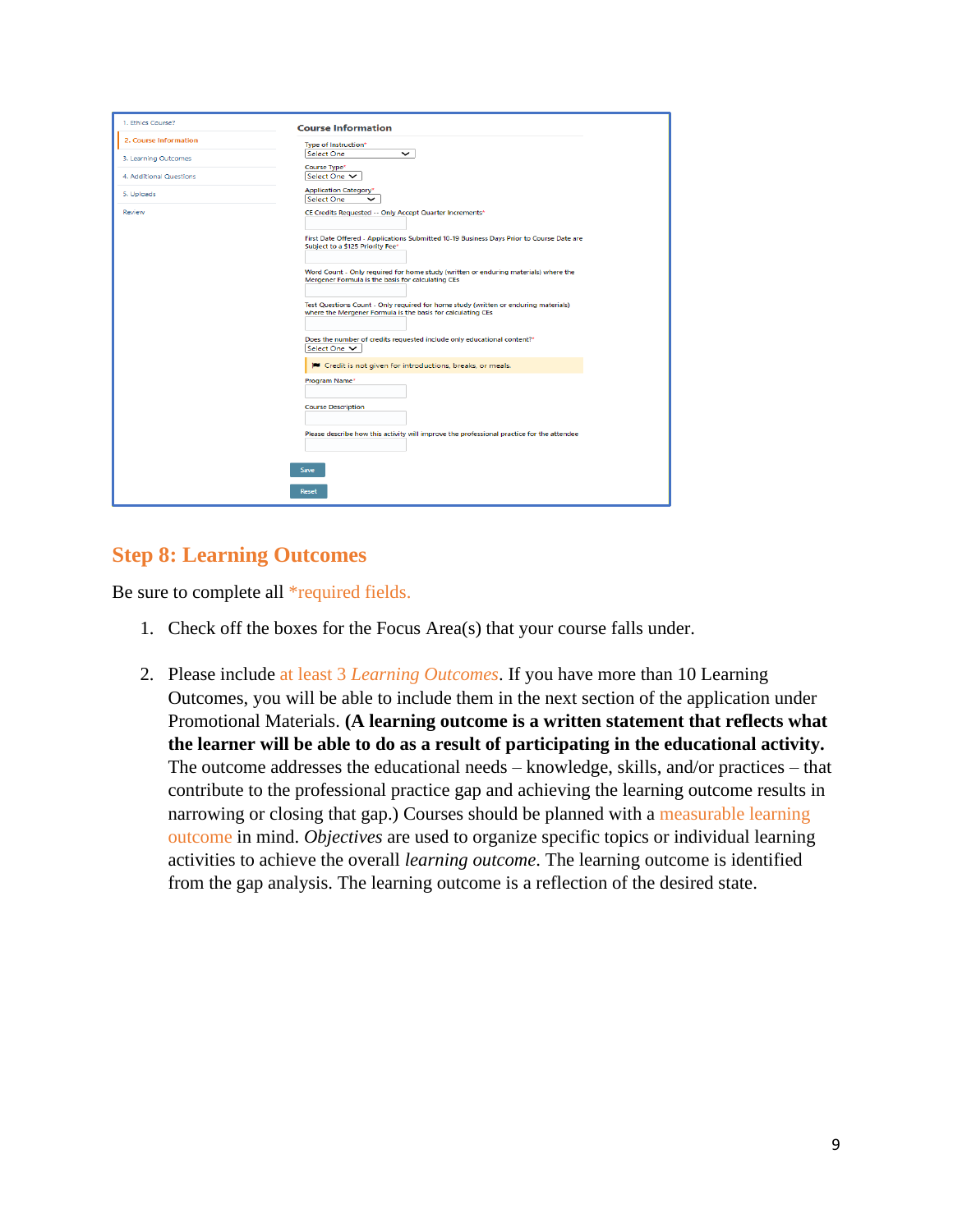| 1. Ethics Course?       | <b>Learning Outcomes</b>                                                |
|-------------------------|-------------------------------------------------------------------------|
| 2. Course Information   | Focus*                                                                  |
| 3. Learning Outcomes    | Disability and Work Interruption Case Management                        |
|                         | O Workplace Intervention for Disability Prevention                      |
| 4. Additional Questions | Program Development, Management and Evaluation                          |
| 5. Uploads              | Employment Leaves and Benefits Administration                           |
|                         | $\Box$ Ethics                                                           |
| Review                  | Learning Outcome #1*                                                    |
|                         |                                                                         |
|                         | Learning Outcome #2*                                                    |
|                         |                                                                         |
|                         | Learning Outcome #3*                                                    |
|                         |                                                                         |
|                         |                                                                         |
|                         | Learning Outcome #4                                                     |
|                         |                                                                         |
|                         | Learning Outcome #5                                                     |
|                         |                                                                         |
|                         |                                                                         |
|                         | Learning Outcome #6                                                     |
|                         |                                                                         |
|                         | Learning Outcome #7                                                     |
|                         |                                                                         |
|                         | Learning Outcome #8                                                     |
|                         |                                                                         |
|                         |                                                                         |
|                         | Learning Outcome #9                                                     |
|                         |                                                                         |
|                         | Learning Outcome #10                                                    |
|                         |                                                                         |
|                         |                                                                         |
|                         | Does the evaluation measure the learning outcome?"<br>Select One $\vee$ |
|                         |                                                                         |
|                         | Save                                                                    |
|                         |                                                                         |
|                         | <b>Reset</b>                                                            |
|                         |                                                                         |

# **Step 9: Additional Questions**

Be sure to complete all \*required fields.

- 1. Does the Certificate of Completion contain our approval statement? Please choose Yes or No.
- 2. How does a participant enroll in your program? (example: website, email or phone)
- 3. To what other organizations have you applied for pre-approval of this program? (Example: RN Board of Nursing, CRCC, CDMS)
- 4. What is the location of your program if it is a live event?

| 1. Ethics Course?              | <b>Additional Questions</b>                                                                                                                                                               |
|--------------------------------|-------------------------------------------------------------------------------------------------------------------------------------------------------------------------------------------|
| 2. Course Information          | Does the Certificate of Completion contain the following approval statement: "This                                                                                                        |
| 3. Learning Outcomes           | program has been pre-approved by The Commission for Case Manager Certification to<br>provide continuing education credit to CDMS® board-certified disability management<br>specialists."* |
| <b>4. Additional Questions</b> | Select One ↓                                                                                                                                                                              |
| 5. Uploads                     | How does a participant enroll in your program?*                                                                                                                                           |
|                                | What is the fee to participants for the program?                                                                                                                                          |
|                                | What is the location of your program if it is a live event? Please enter N/A for home<br>study and internet programs."                                                                    |
|                                | What value/benefit do you receive from CDMS pre approval continuing education for<br>providers program?                                                                                   |
|                                | To what other organizations have you applied for pre-approval of this program?*                                                                                                           |
|                                | <b>Promotion Codes</b>                                                                                                                                                                    |
|                                | How did you hear about us?                                                                                                                                                                |
|                                | If you have a promotion code, enter it here:                                                                                                                                              |
|                                | Save                                                                                                                                                                                      |
|                                | Reset                                                                                                                                                                                     |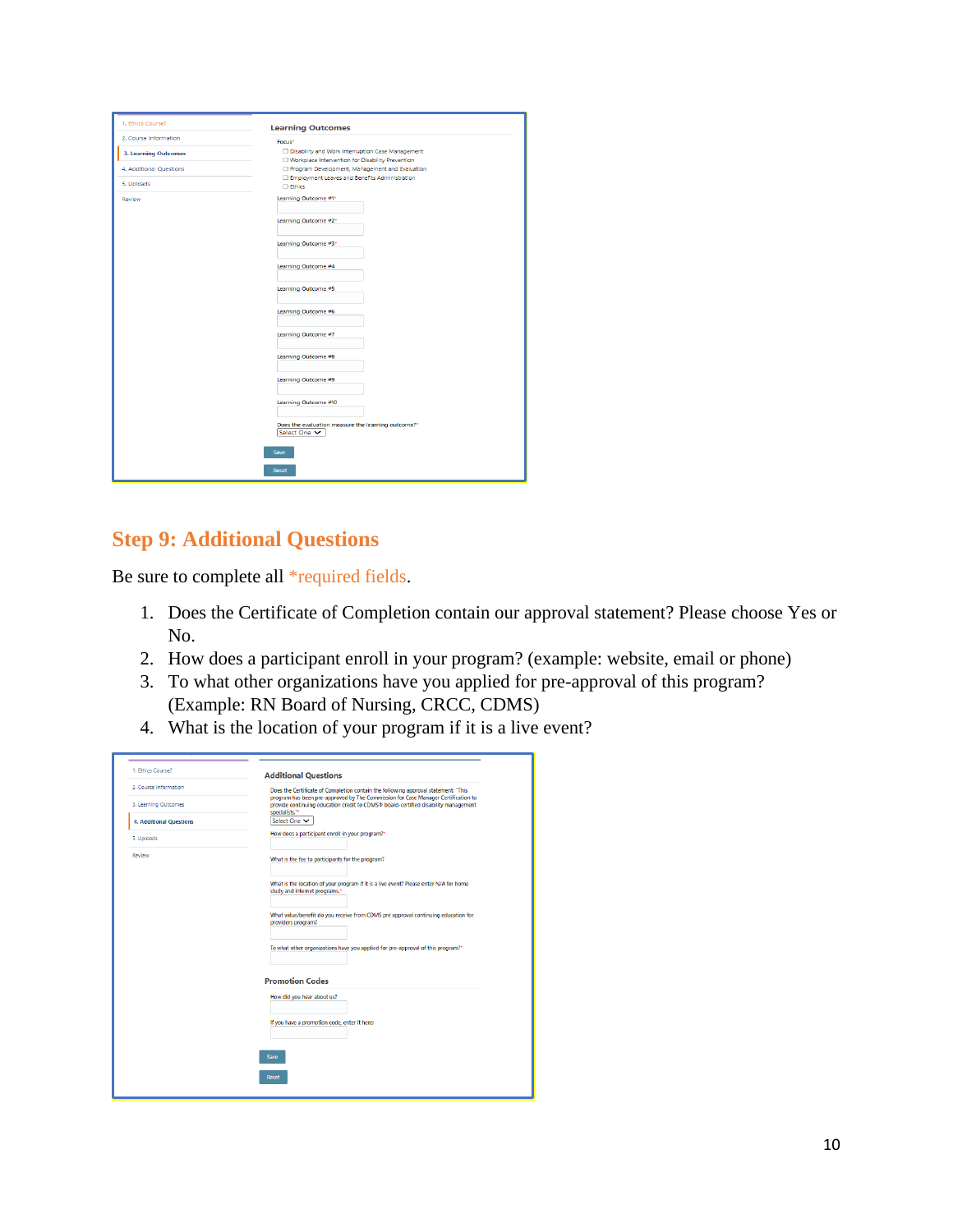# **Step 9: Uploads**

Be sure to complete all \*required fields.

- 1. Upload a copy of the Certificate of Completion
- 2. Upload a copy of the Participant Evaluation Form
- 3. Upload a copy of the Promotional Material this should include the detailed outline/agenda of the course.

## **PLEASE NOTE**:

- *If you are requesting for ethics approval, you are required to upload a comprehensive outline or a copy of the presentation.*
- *If you are submitting an application for home study (written or enduring material) using Mergener's, you must upload the post-test.*
- *If you are using Pilot Study as the method for calculating CEs, you are required to upload the completed pilot study forms from a minimum of six (6) subject matter experts.*

| 1. Ethics Course?       | <b>Uploads</b>                                                                                                                                                                               |
|-------------------------|----------------------------------------------------------------------------------------------------------------------------------------------------------------------------------------------|
| 2. Course Information   | You are required to upload a copy of the certificate, evaluation, promotional<br>material & agenda. Please refer to the PACE Guide for the quidelines for these                              |
| 3. Learning Outcomes    | documents.                                                                                                                                                                                   |
| 4. Additional Questions | PLEASE NOTE: If you are requesting for ethics approval, you are required to<br>upload a comprehensive outline or a copy of the presentation.                                                 |
| 5. Uploads              |                                                                                                                                                                                              |
| Review                  | If you are submitting an application for home study (written or enduring material)<br>using Mergener formula as the method for calculating CEs, you are required to<br>upload the post-test. |
| Status                  |                                                                                                                                                                                              |
|                         | If you are using Pilot Study as the method for calculating CEs, you are required<br>to upload the completed pilot study forms from a minimum of six subject                                  |
|                         | matter experts. Please find the Pilot Study form here.                                                                                                                                       |
|                         | Certificate of Completion*                                                                                                                                                                   |
|                         | No file chosen.<br><b>Choose File</b>                                                                                                                                                        |
|                         | <b>Evaluation Form*</b>                                                                                                                                                                      |
|                         | No file chosen<br>Choose File                                                                                                                                                                |
|                         | Promo Material #1*                                                                                                                                                                           |
|                         | No file chosen<br><b>Choose File</b>                                                                                                                                                         |
|                         | Additional Material #1                                                                                                                                                                       |
|                         | No file chosen<br><b>Choose File</b>                                                                                                                                                         |

**Documentation /Attachments to be submitted in the "Uploads" section of the Application** You are required to include the following items in your application:

- 1. *Certificate of Completion* See page 14 for example. The certificate of completion that you provide to your participants must include:
	- a. Participant's name
	- b. Name and date of the course
	- c. Number of credits awarded
	- d. Provider organization name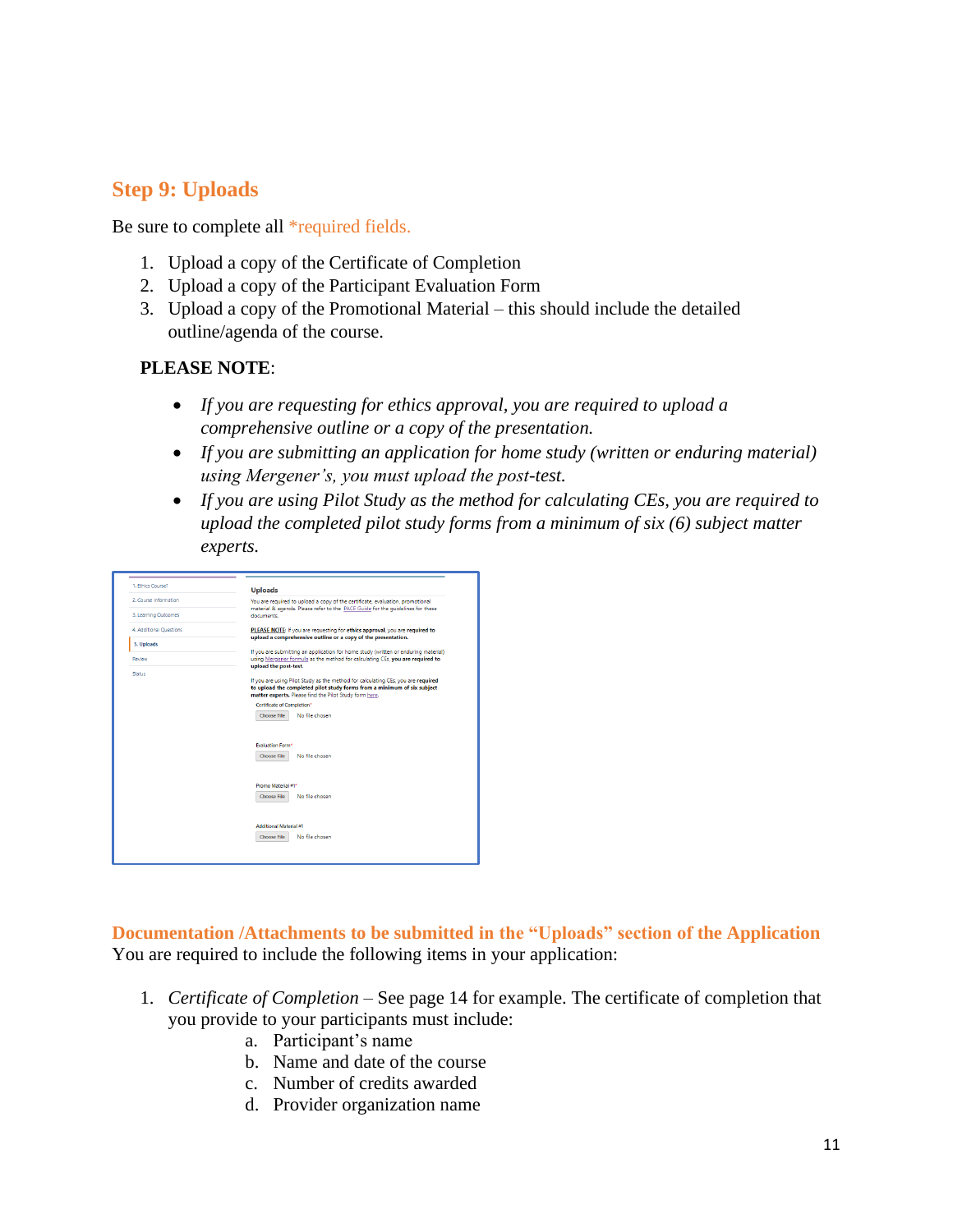- e. Title, name and signature of an authorized representative from your organization
- f. The Commission's approval statement with approval number, activity code, and CE amount (see page 14).
- g. Retention statement, which indicates to the participants how long they must keep the certificate in case of audit. The Commission's retention statement policy is that documents must be retained for one year past the participant's CDMS board-certified disability manager specialist's renewal date.
- 2. *Program Evaluation* See page 16 for example. This is a copy of the evaluation your participants will be required to complete at the end of the activity to receive credit. You may use any evaluation method that is appropriate for your organization or program. *Evaluations must include participant assessment of the program's success at meeting stated learning outcomes* and the value of the program to the participant's practice of disability management specialists (specifically "Will you change your practice based on this knowledge?" or "How will this activity impact your practice?"
- 3. *Program Promotional Materials* See page 15 for example. This shows our reviewers how the information about your program is being communicated to the public and your target audience. Must include:
	- a. Name of organization
	- b. Title of program
	- c. Outline and/or agenda for the program
	- (include a detailed schedule for the activity)
	- d. Program goal(s)
	- e. Learning outcomes
	- f. Target audience
	- g. CE information When creating and submitting your promotional materials you may add, *"This program has been submitted to The Commission for Case Manager Certification for approval to provide board-certified disability managers with \_\_\_contact hour(s)."*

## **Step 10: Status**

This is your chance to review your application. Please use the left side navigation bar to go back and correct any section of the application. If you are satisfied with your application, select "Status" on the left side navigation bar. Then choose "Submit and Pay" on the bottom of the page will only be visible if your application is completed in its entirety.

## **FINAL STEP: PAYMENT**

**We accept Visa, Mastercard, American Express or you may choose to pay by check. Please be aware that we do not review any application until payment is received.**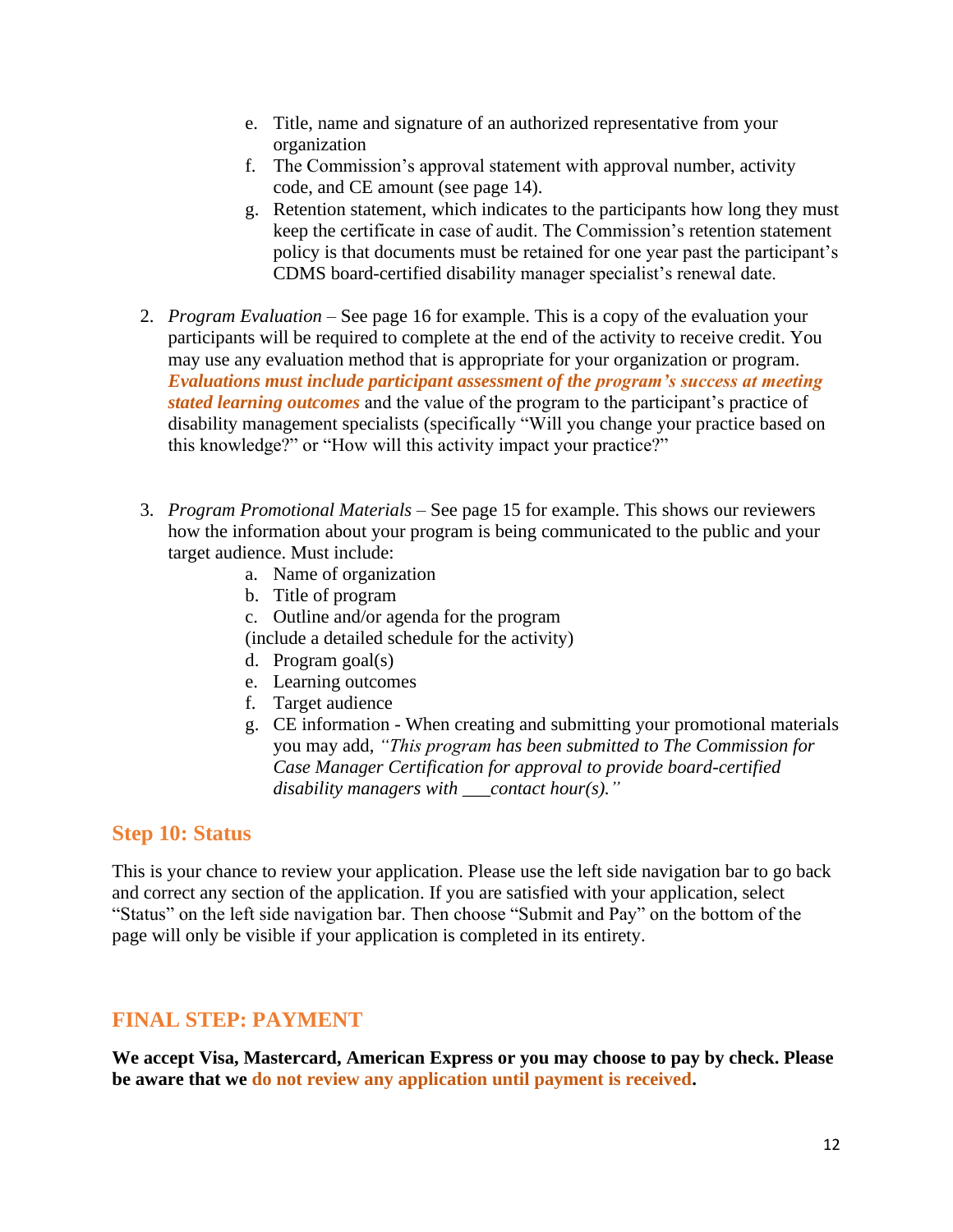#### **Option 1 - Credit Card**

The preferred method of payment is by credit card. The Commission accepts MasterCard, Visa, and American Express. All credit card payments are processed securely. When paying by credit card, be sure to enter your information as requested on the payment portion of the application. You will be able to print your receipts after the payment section in the application.

#### **Option 2 – Check**

You also have the option of paying by check. Checks must be made payable to Commission for Case Manager Certification. A service fee of \$35 will be assessed for checks returned for insufficient funds or for charges made to closed accounts.

#### **If you choose to pay by check, please print the confirmation page and send it in with the check.**

#### **PROGRAM REVIEW FEES**

Review fees are calculated according to the category under which an organization applies and under which they are qualified.

| <b>Category or Application Type</b>   | Fee*                       |
|---------------------------------------|----------------------------|
| <b>Standard Approval Category</b>     | \$100 per Program/Activity |
| <b>Employers Providing In-Service</b> |                            |
| Education                             | \$35 per Program/Activity  |
| <b>Additional Priority Fee**</b>      | \$125 per Program/Activity |

## *\*All fees are non-refundable.*

\*\*An additional priority fee of \$125 is charged to all organizations requesting rush processing of their application: this applies to any application submitted 10 to 19 business days prior to the event date. Applications submitted less than 10 business days in advance of the activity date will not be accepted. *No retroactive approvals are processed at any time. No exceptions.*

# **HELPFUL HINTS FOR GETTING IT RIGHT**

To avoid paying the priority fee, allow enough time to complete, submit, and remit payment for your application. If you are submitting a check for payment, make sure to submit the application and that the check is received 20 business days or more in advance to allow for enough time for payment to be processed once it reaches the Commission's National Office.

The Commission will communicate with you via the email address you provide on your application. Please be sure to add cdmshq@cdms.org to your safe senders' list to ensure you receive all communication.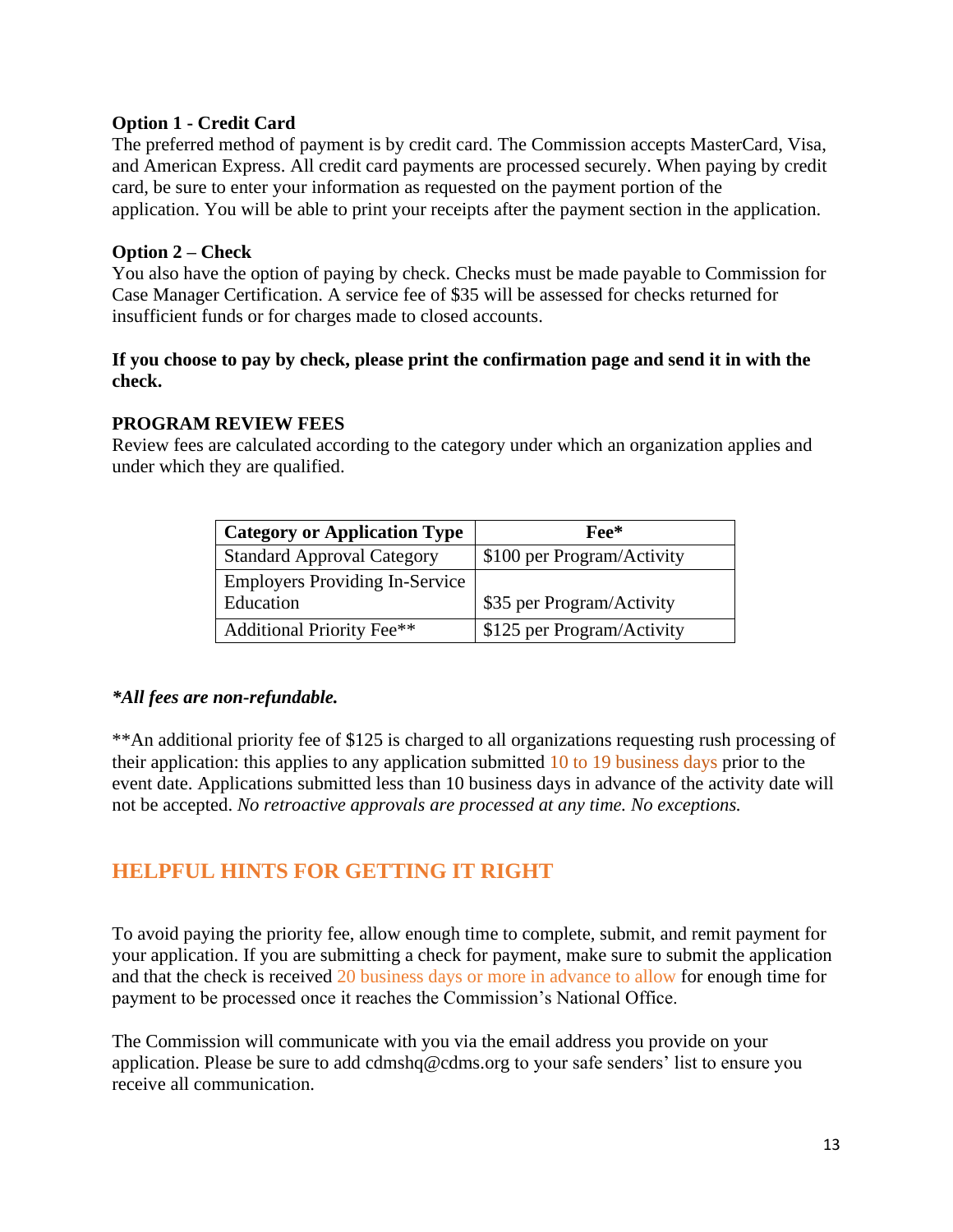# **CERTIFICATE OF COMPLETION**

As a provider of a continuing education activity that has been pre-approved for credits for board certified disability manager specialists, you must provide to each attendee of your event a Certificate of Completion. This documentation allows the participant to submit the credits earned from your organization's activity for renewal of their credential.

The Certificate of Completion must include:

» Approval statement – assigned to the activity that has been approved. This statement is in the approval letter which you will receive after your program has been reviewed and approved.

• *The Commission Approval Statement (also provided in your approval letter) This program has been pre-approved by The Commission for Case Manager Certification to provide continuing education credit to CDMS® board-certified disability management specialists. The course is approved for \_\_\_\_\_ CE contact hour(s).*

*Activity code: \_\_\_\_\_\_\_ Approval Number: \_\_\_\_\_\_\_*

» If applying for Ethics CEs, please see the following approval statement that should appear on the certificate:

• *This program has been pre-approved by The Commission for Case Manager Certification to provide Ethics continuing education credit to CDMS® boardcertified disability management specialists. The course is approved for \_\_\_\_\_ Ethics CE contact hour(s). Activity code: \_\_\_\_\_\_\_ Approval Number: \_\_\_\_\_\_\_*

**\*\*Assigned activity code and approval number should be added to your Certificate of Completion ONLY after you have received your approval letter from the Commission.**

- » Activity descriptors name of activity, location, and date (if applicable).
- » Attendee's name
- » Credit amount
- » Provider organization name
- » Name, title and authorized signature of appropriate person in your organization

Incorrect information distributed to participants will delay the processing of their continuing education credits. The Certificate of Completion is distributed only to those board-certified disability management specialists who have successfully completed the activity.

**WARNING:** The Commission reserves the right to monitor the programs and activities for which it has granted approval and to withdraw its approval from any program or activity that is offered or presented in a manner that is inconsistent with approval requirements.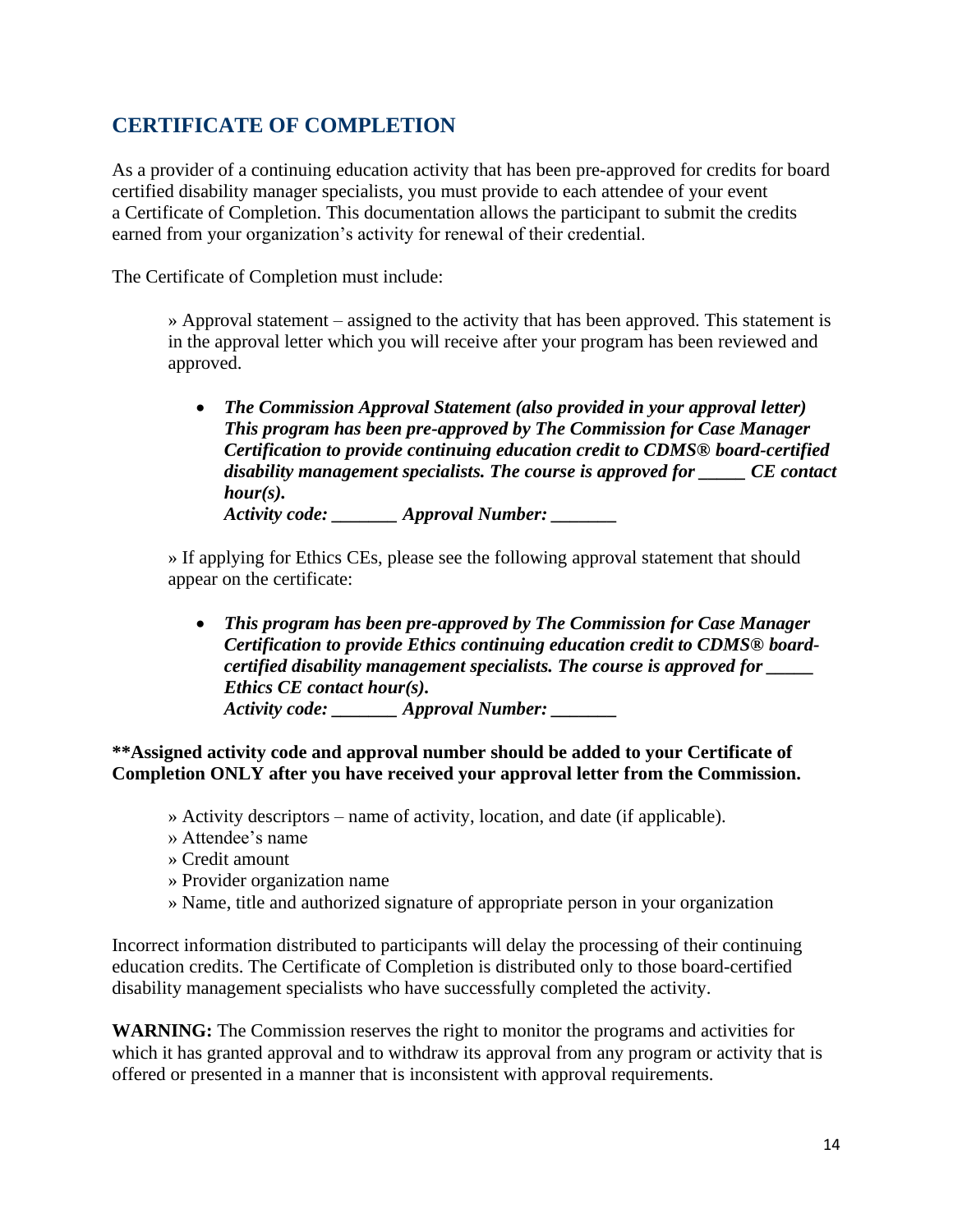#### **RECORD RETENTION:**

Each organization approved by the Commission to offer continuing education must maintain the following records, for each approved activity, for a period of five (5) years.

- » Course outline (including all dates and locations given, or time(s) offered online)
- » Resume, CVs or biographical information for all presenters and/or authors
- » Participant list
- » Completed Evaluations
- » Record of certificates issued

Each provider is required to have written policies, available upon request, which outline refund and cancellation policies.

## **PROMOTIONAL MATERIALS**

Acceptable formats include but are not limited to email invitations, printed brochures and promotional copy on your organization's website.

All promotional materials must include the following:

- » Name of organization
- » When, where, and how to register for the program
- » When and by what means a certification of completion will be issued to participants
- » Provider contact information
- » Presenter / Speaker biographical information
- » Program Goal(s) includes your target audience
	- » To educate CDMS® board-certified disability management specialists …
	- (should capture the basic premise of your activity)
- » Agenda include times and information

Example:

7:30 - 8:30 a.m. Registration and Breakfast

- 8:30 9:30 a.m. Introduction and Overview
- 9:30 10:30 a.m. Speakers Name and Topics Covered

#### **\* Please note that CEs are not awarded for introductions, breaks, or meals.**

» Learning outcomes listed in terms of what the attendee should be able to do as a result of having completed this activity. Should be listed in objective, observable terms.

#### *Example:*

*At the close of this activity, participants will be able to: » Recognize the relevance of communication as an essential component of effective case management » Identify the guiding principles of motivational Interviewing*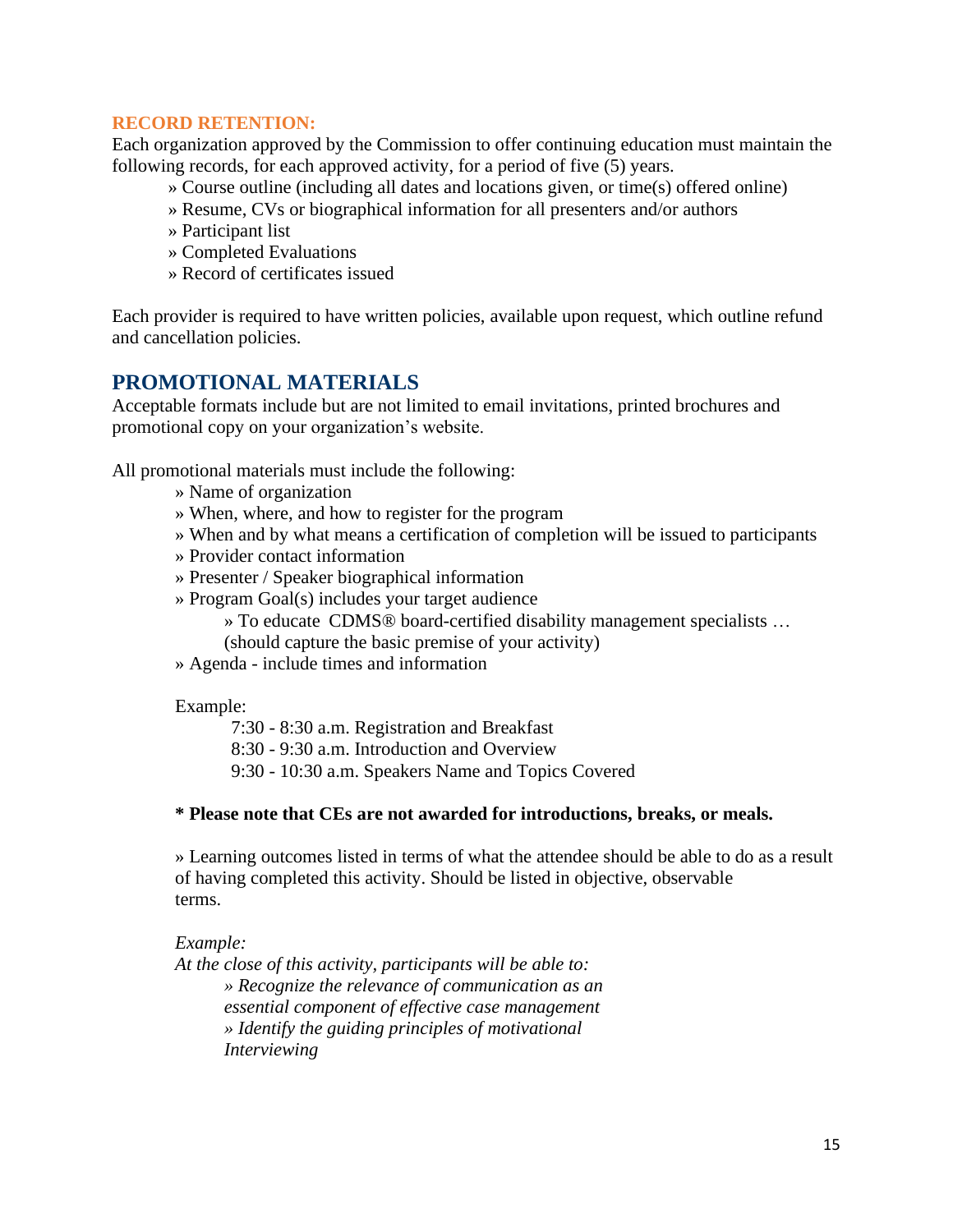» CE information – When creating and submitting your promotional materials you may add, "This program has been submitted to The Commission for Case Manager Certification for approval to provide CDMS boardcertified Disability management specialists with\_\_ contact hour(s).

*NOTE: The Commission reserves the right to deny or delay processing of your continuing education application if a brochure or other promotional material is not included as part of your application.*

## **EVALUATION**

Must include the following:

- » Name of Program
- » Personal information (to be completed by attendees)

Example: "Please enter your personal information below. This information will be used for the purposes of distributing CDMS credit to you once you have completed the evaluation."

- » Name
- » Company
- » Address, City, State, Zip
- » E-mail Address
- » Phone Number

» Evaluation of program content must measure:

- 1. How well content met the stated learning outcomes. **Each learning outcome listed in your promotional materials must be measured individually.**
- 2. Effectiveness of speakers/presenters (if applicable)
- 3. Overall effectiveness of program content, including
	- Timeliness & relevance of content
	- Was the information presented free from commercial bias?
	- Was technology user-friendly and appropriate to support participant learning (if applicable)
	- Question regarding how the activity will change or impact personal practice
- 4. General participant feedback that your organization wishes to capture

**NOTE: The Commission reserves the right to deny or delay processing of your application if the evaluation is not included as part of your application.**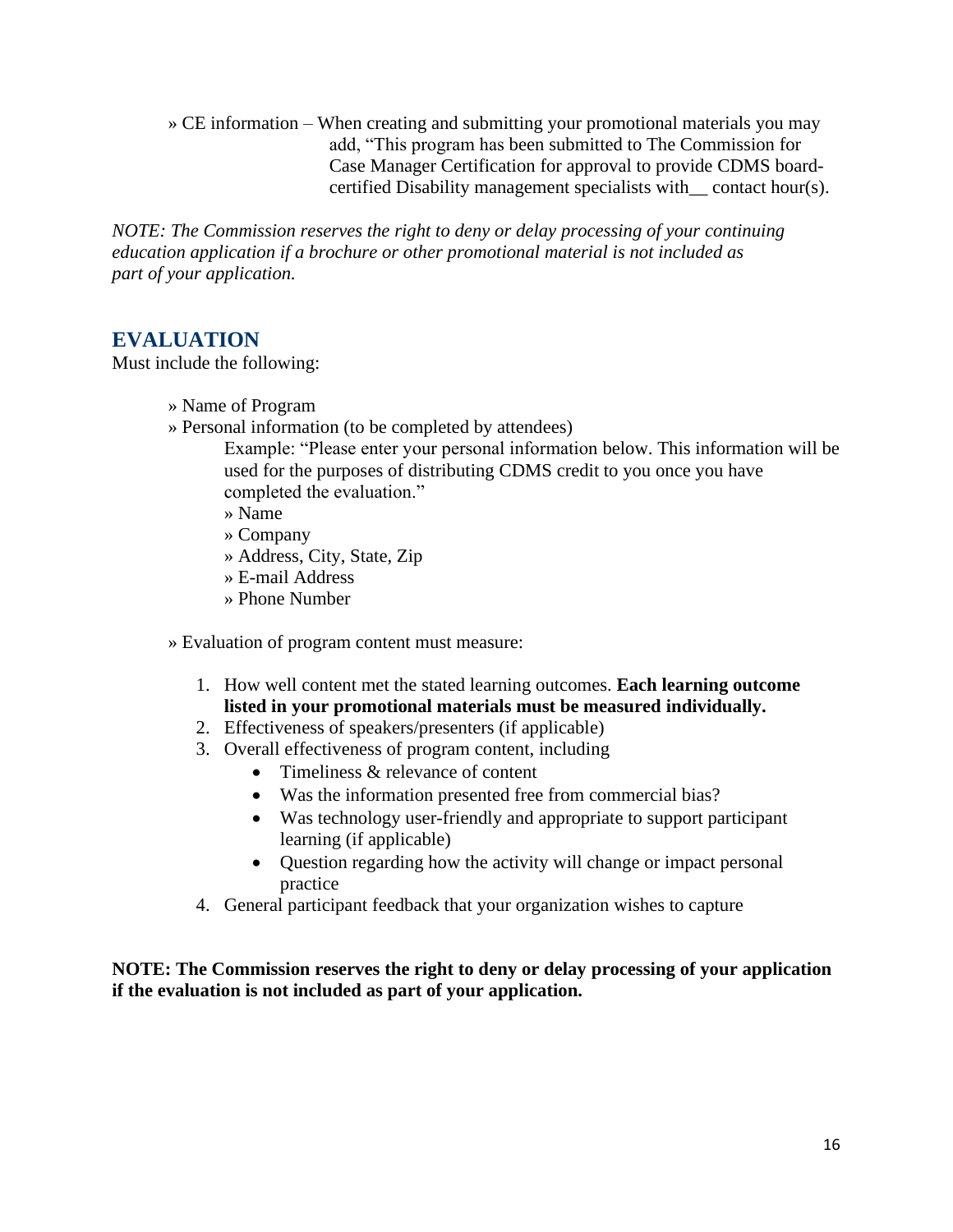# **GUIDELINES FOR CE OFFERED SOLELY THROUGH WRITTEN MEANS (ENDURING MATERIAL)**

**Enduring material is a printed CE activity that may be used over time and which, in itself, constitutes a planned activity. In an enduring activity the provider creates the content.**

#### **AWARDING CONTACT HOURS**

Contact hours are determined in a logical and defensible manner. Contact hours are awarded to participants for those portions of the educational activity devoted to the learning experience and time spent evaluating the activity. The method may include but is not limited to complexity of content (Mergener's formula) or pilot study.

One contact hour  $=$  sixty minutes. If rounding is desired in the calculation of contact hours, the provider must round down to the nearest quarter (e.g., 2.858 should be 2.75).

For enduring materials based on complexity of content, the method for calculating the contact hours will use the Mergener formula. The Mergener formula allows for a method of assigning CEs based on the estimated time it takes to complete an Independent Study Learning activity– reading the learning activity content and completing the learner assessment.

The formula is based on the number of words in the text, the number of learner assessment questions and a subjective assessment of the difficulty level of the content using a 5-point Likert scale (use link above to calculate). The word count is to include only the content of the learning activity. The title, author information, references, and other non-content information is not to be included.

#### *When applying for CE based on the Mergener formula, a copy of the posttest must be uploaded into the application into the "Uploads" section under "Additional Materials."*

For purposes of determining the degree of difficulty, please use the following definitions:

**Very Easy:** The subject area is generally familiar, and the content is generally less complex for the target audience.

**Somewhat Easy:** A portion of the subject area is generally familiar, and a portion of the content is somewhat less complex for the target audience.

**Moderate:** The familiarity of the subject area and the complexity of the content would be average for the average member of the target audience.

**Difficult:** A portion of the subject area is unfamiliar, and a portion of the content is complex for the target audience.

**Very Difficult:** The subject area is unfamiliar, and the content is complex for the target audience.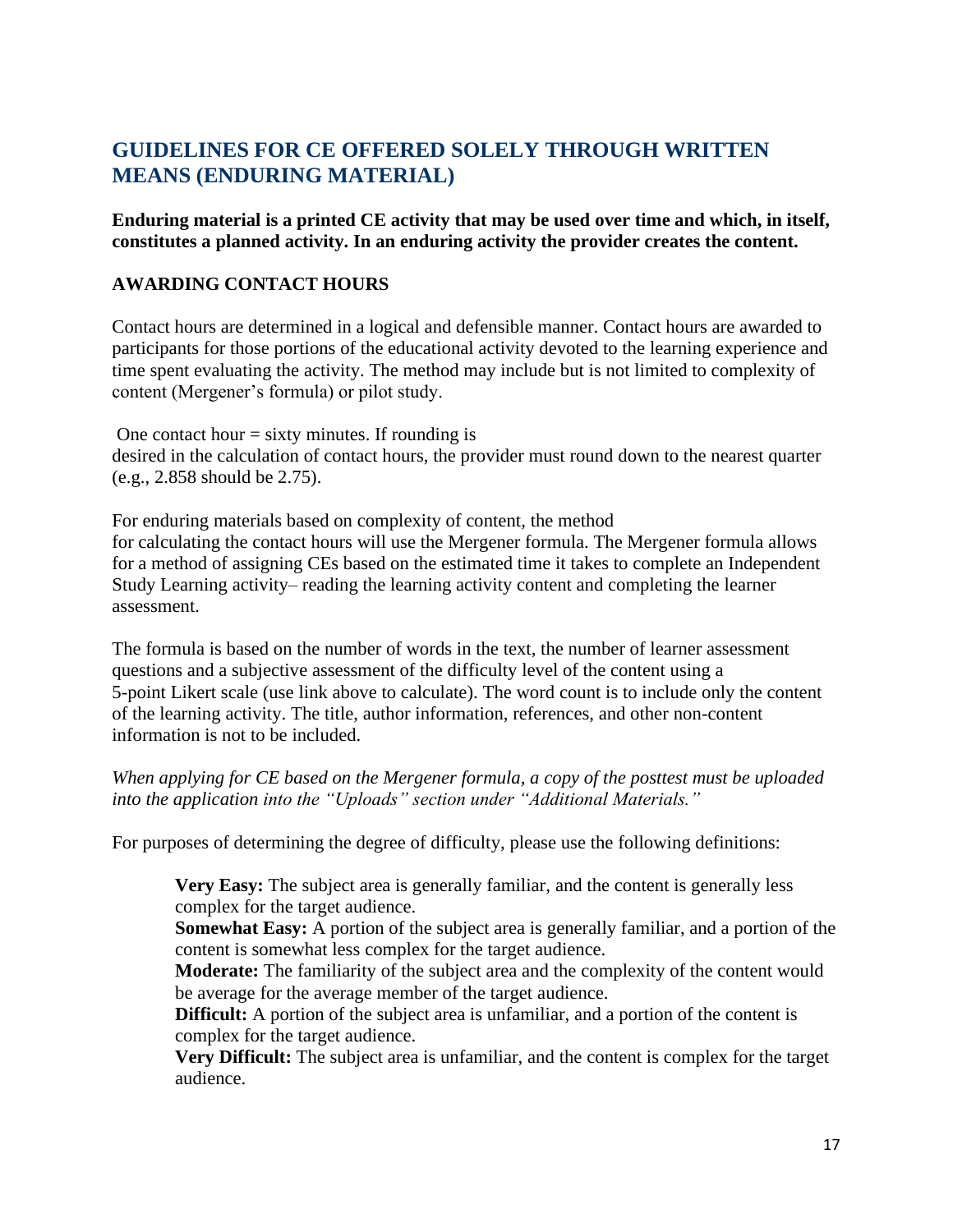Target audience definitions:

- » Entry level knowledge and skills in subject area
- » Average knowledge and skills in subject area
- » Advanced knowledge and skills in subject area

An alternative method to determine CEs for enduring materials can be via a Pilot Study. Participants in a pilot study assist in determining the length of time required for completing an educational activity so the number of contact hours to award can be calculated. Those participants may be awarded contact hours once the number is determined.

The Pilot Study must be conducted prior to approval of CEs, must include a minimum of six subject matter experts to determine course timing and the completion of the pilot study form. Completed forms are submitted back to CCMC and uploaded into the "Uploads" section of the application for determination of CE amount.

# **Domain Focus Areas for Continuing Education**

The following areas constitute the domain focus areas that are appropriate for continuing education for disability management specialists. Headings in bold denote the domain focus areas, while the bulleted items offer specifics related to that domain focus area. Your organization's continuing education program must fit within one or more of these categories, be current, and at a level of knowledge expected of individual who have already passed the CDMS exam.

## **I. Disability and Work Interruption Case Management**

Disability and Work Interruption Case Management involves ethical performance of necessary activities pertaining to an individual's illness or injury to ensure quality of care, recovery and cost effectiveness. This entails planning, managing and advocating for that individual's return to meaningful work, a process that includes coordination of benefits and services and implementation of return-to-work plans.

#### *Possible coursework topics under this area may cover how to:*

- A. Perform comprehensive individual case analyses with consideration to applicable benefits
	- 1. The impact of illnesses and injuries to functional capacity
	- 2. The impact of mental health conditions to functional capacity
	- 3. The impact of comorbid conditions to functional capacity
- B. Review and assess product services and strategies to ensure quality care, recovery, and cost effectiveness
- C. Utilize effective communication strategies to facilitate collaboration among stakeholders (e.g., conflict resolution, negotiation)
- D. Demonstrate multi-cultural competency and address personal bias
- E. Conduct worksite/job analyses
	- 1. Best practices for documenting findings
	- 2. Essential functions, modifications, and accommodations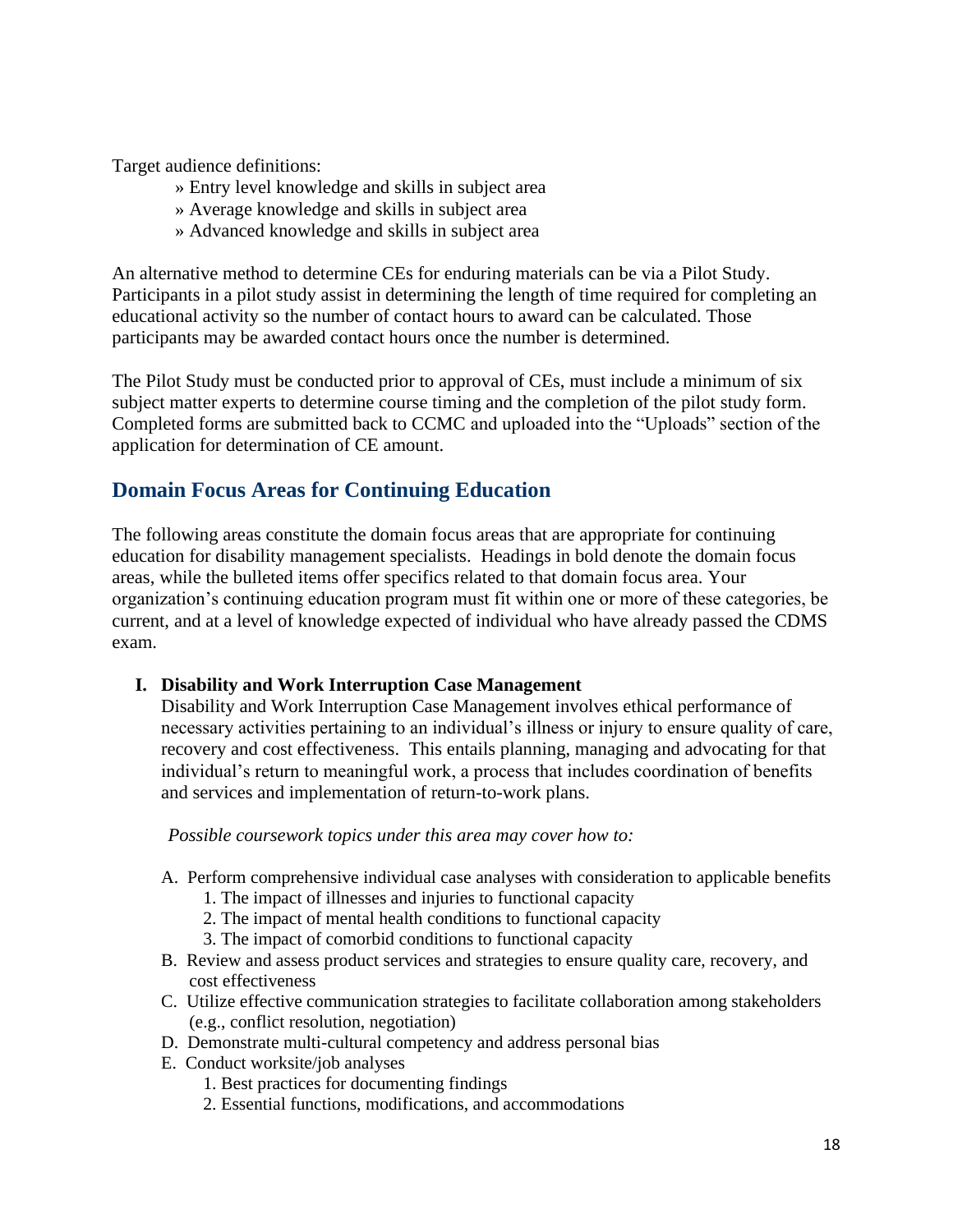- F. Develop individualized worker retention plans (e.g. stay-at-work, return-to-work, transitional work)
- G. Leverage benefits, services, and community resources to facilitate optimal functioning (e.g., treating physician, independent clinical evaluations, expert medical opinion)
- H. Assess case progress and facilitate change throughout the continuum of care
- I. Disseminate and manage information in compliance with standard practice and regulations.
	- 1. Case documentation best practices (e.g., case notes, status reports)
	- 2. Privacy and confidentiality requirements (e.g., HIPAA, informed consent, release of information)
- J. Analyze recommended products and services to maximize return on investment

#### **II. Workplace Intervention for Disability Prevention**

Workplace Intervention for Disability Prevention involves joint labor/management collaboration in the identification of workplace safety and risk factors. It also covers the recommendation and implementation of prevention, health and wellness-intervention practices and strategies, such as ergonomics, job analyses and return-to-work programs.

*Possible coursework topics under this area may cover how to:*

A. Demonstrate compliance with local, state, and federal regulations (e.g., OSHA, ADAAA)

B. Develop an interactive process to optimize employee functioning in the workplace or vocational rehabilitation options

C. Recommend individual and workplace strategies to address ergonomic, safety, and accessibility needs

- D. Incorporate health risk factors and prevention strategies to mitigate loss
- E. Leverage health and wellness resources to support employees, the organization, and their communities.

#### **III. Program Development, Management and Evaluation**

Program Development, Management and Evaluation include identification of, need for and implementation of comprehensive disability management programs utilizing best practices and metrics.

*Possible coursework topics under this area may cover how to:*

A. Establish disability management program goals by assessing organizational needs and incorporating best practices.

B. Advocate for change in organizational behavior/culture in order to support disability management program goals.

C. Collaborate in the design, implementation, and evaluation of a sustainable disability management program.

D. Provide education and training consistent with disability management program goals and compliance

E. Determine performance metrics to evaluate disability management program effectiveness and support improvement (e.g., trends, return on investment)

F. Integrate internal and external services/partners to align with disability management program goals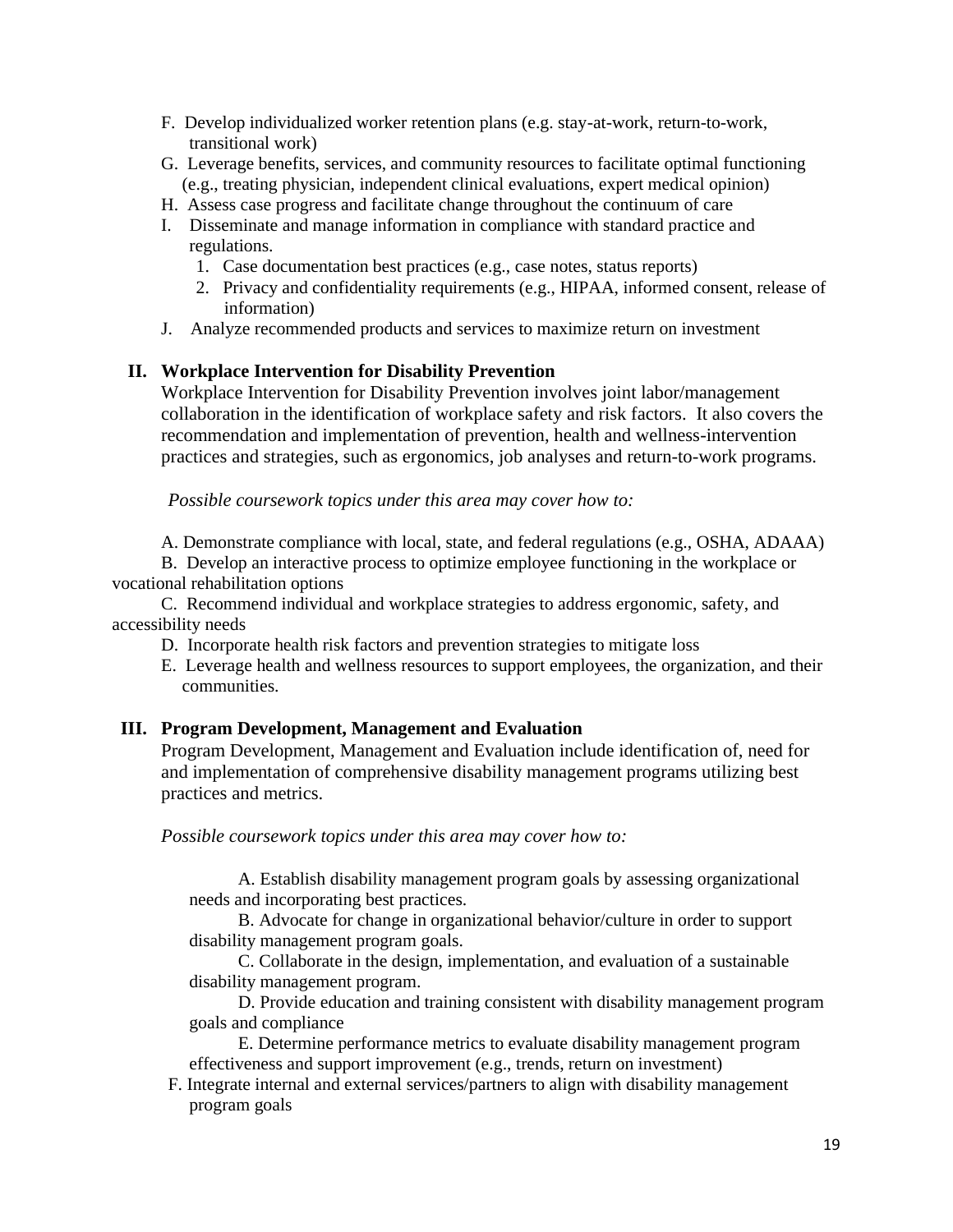- G. Utilize technology to influence disability management outcomes (e.g., telemedicine, webbased portals, electronic health record)
- H. Utilize strategies to support an inclusive and diverse workforce (e.g., employee resource groups, cultural sensitivity training)
- I. Leverage benefit plans and other services to optimize the health and productivity of employees

#### **IV. Employment Leaves and Benefits Administration**

Employment Leaves and Benefits Administration includes management of employment leaves, health and welfare plans, payroll and systems management and other risks associated with work interruption.

*Possible coursework topics under this area may cover how to:*

- A. Identify elements of employer leave and benefit plans and their interface with local, state, and federal regulations
	- 1. Income protection plans (e.g., Short- and long-term disability, Workers' comp, Paid family care)
	- 2. Job protection plans (e.g., FMLA, Military leave)
	- 3. Healthcare benefit continuation plans (e.g., Medicare, Medicaid)
	- 4. Collective bargaining agreements (e.g., Union)
- B. Identify how the relationship between employment leaves and work interruptions influences individual or organizational productivity
- C. Communicate essential elements of benefits and employment policies to employees, managers, and other stakeholders

#### **V. Ethics**

*Possible coursework topics under this area may include:*

- A. Ethical Practice in Disability Case Management
- B. Ethical Practice in Disability Prevention and Workplace Intervention
- C. Ethical Practice in Program Development, Management and Evaluation

#### **WHAT WON'T BE APPROVED**

- $\circ$  Orientation Programs a specific series of activities designed to familiarize employees with the policies and procedures of an institution
- o Any program that is drug or product-based
- o Vendor fairs/exhibitor booths
- o Any courses designed to prepare individuals to take the CDMS exam
- o Incomplete applications
- o Applications received without payment
- o Retroactive courses and enduring material we cannot post-approve learning activities at any point in time. **No exceptions**.
- o Applications received less than 10 business days (two calendar weeks) before start date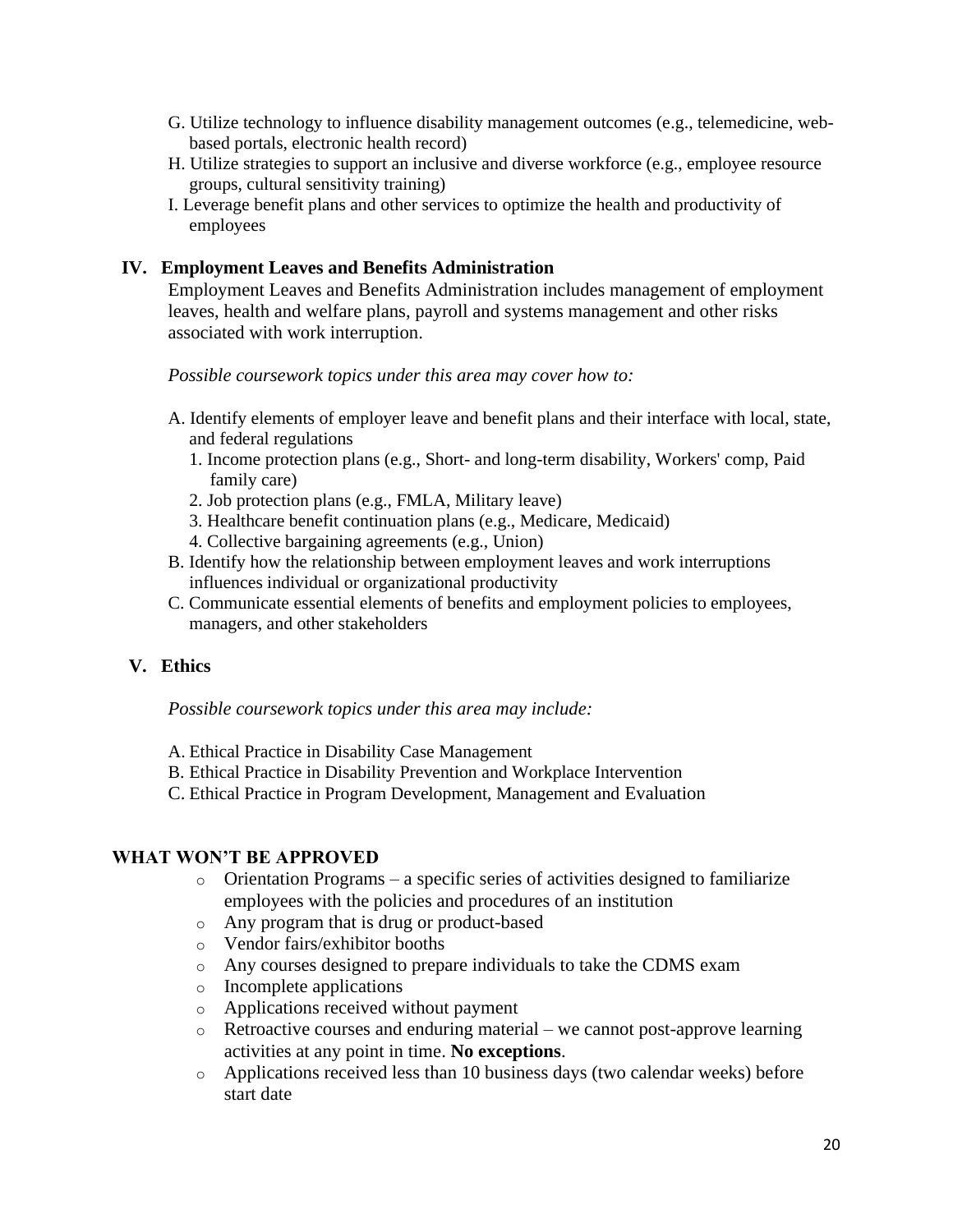## **FREQUENTLY ASKED QUESTIONS**

## **Q. HOW CAN I GET MY ORGANIZATION'S PROGRAM APPROVED FOR CDMS BOARD-CERTIFIED DISABILITY MANAGEMENT SPECIALISTS?**

A. Submit your application with payment at least 20 business days (4 calendar weeks) before you offer your activity.

#### **Q. IF MY PROGRAM IS APPROVED FOR CDMS BOARD-CERTIFIED DISABILITY MANAGEMENT SPECIALISTS, WILL RNS OR SOCIAL WORKERS BE ABLE TO GET CREDITS FOR IT?**

A. The Commission only grants CEs for board-certified disability management specialists. To obtain any other professional type of CEs, please contact the appropriate state licensing/ certifying board.

## **Q. WHAT IS THE CRITERIA REQUIRED TO GET MY ETHICS COURSE PREAPPROVED?**

A. To earn CEs in the ethics focus area, the provider must identify the ethical concepts and standards to be presented and how they are connected to the content in the course for which they are applying for pre-approval. Providers should have clear learning outcomes describing what a participant will be able to do at the end of the presentation and these learning outcomes should be clearly communicated. The course content must include the discussion of ethics as it relates to the CDMS Code of Professional Conduct and its practical application to the topic being presented.

## **Q. WHEN DO I NEED TO SUBMIT TWO APPLICATIONS IF APPLYING FOR ETHICS APPROVAL?**

A. Ethics CE is part of a larger program or course, one application is pre-approved for Ethics CEs only. The second application is for the remaining credits offered within the program or course.

## **Q. HOW MUCH DOES IT COST TO GET MY ORGANIZATION'S PROGRAMMING PRE-APPROVED?**

A. See fee schedule on page 13.

## **Q. WHAT IS THE DIFFERENCE BETWEEN A STANDARD APPLICATION AND THE IN-SERVICE APPLICATION?**

A. Standard is for any program provided for board-certified disability management specialists and is open to the public. In-Service is solely for activities being offered to an organization's employees at no charge.

## **Q. WHAT IS THE APPROVAL PERIOD?**

A. Programs are approved for 12 months, beginning on the start date of activity.